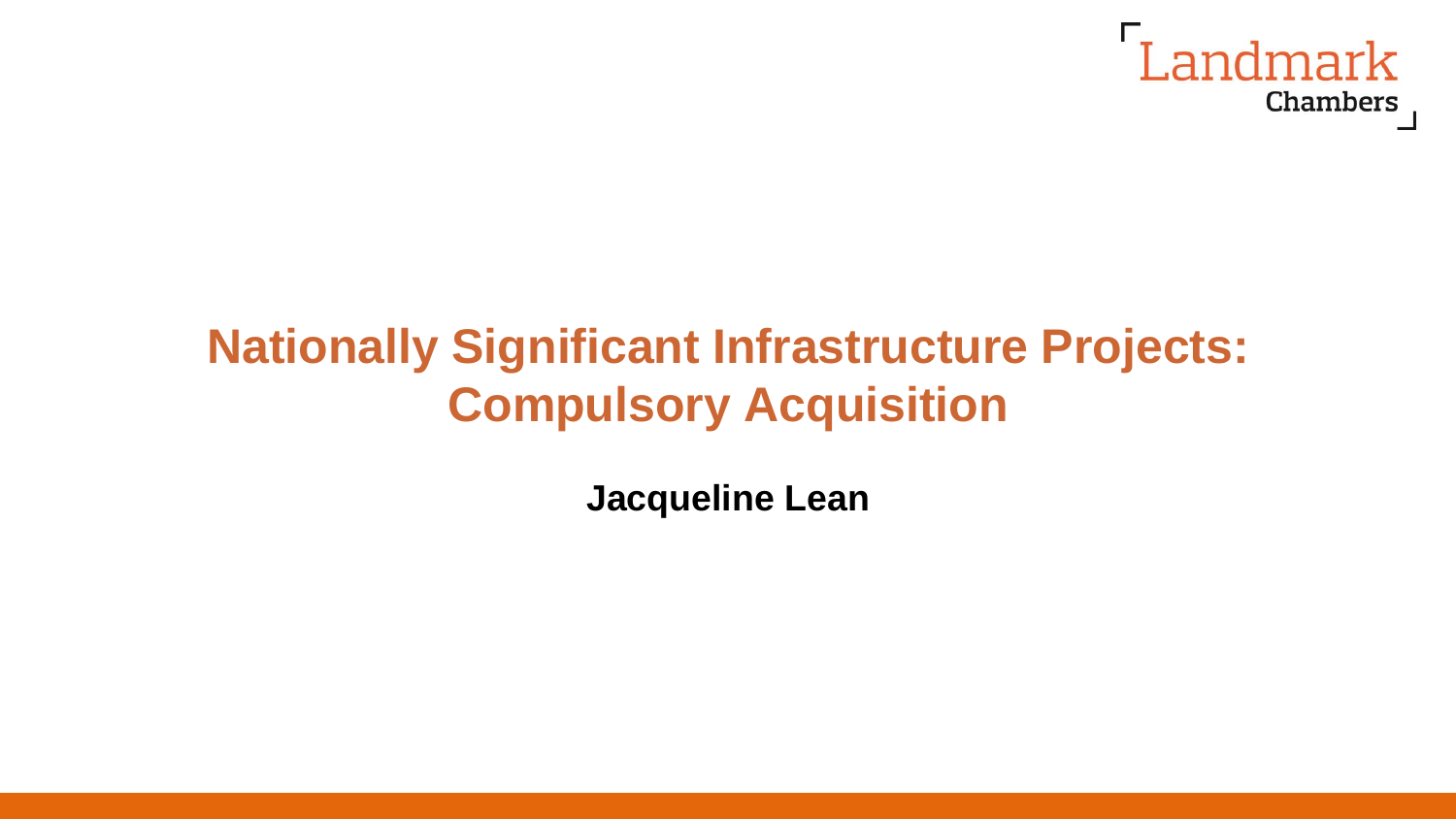

- The test for inclusion of compulsory acquisition powers
- Temporary use/possession of land
- Compensation & funding
- Costs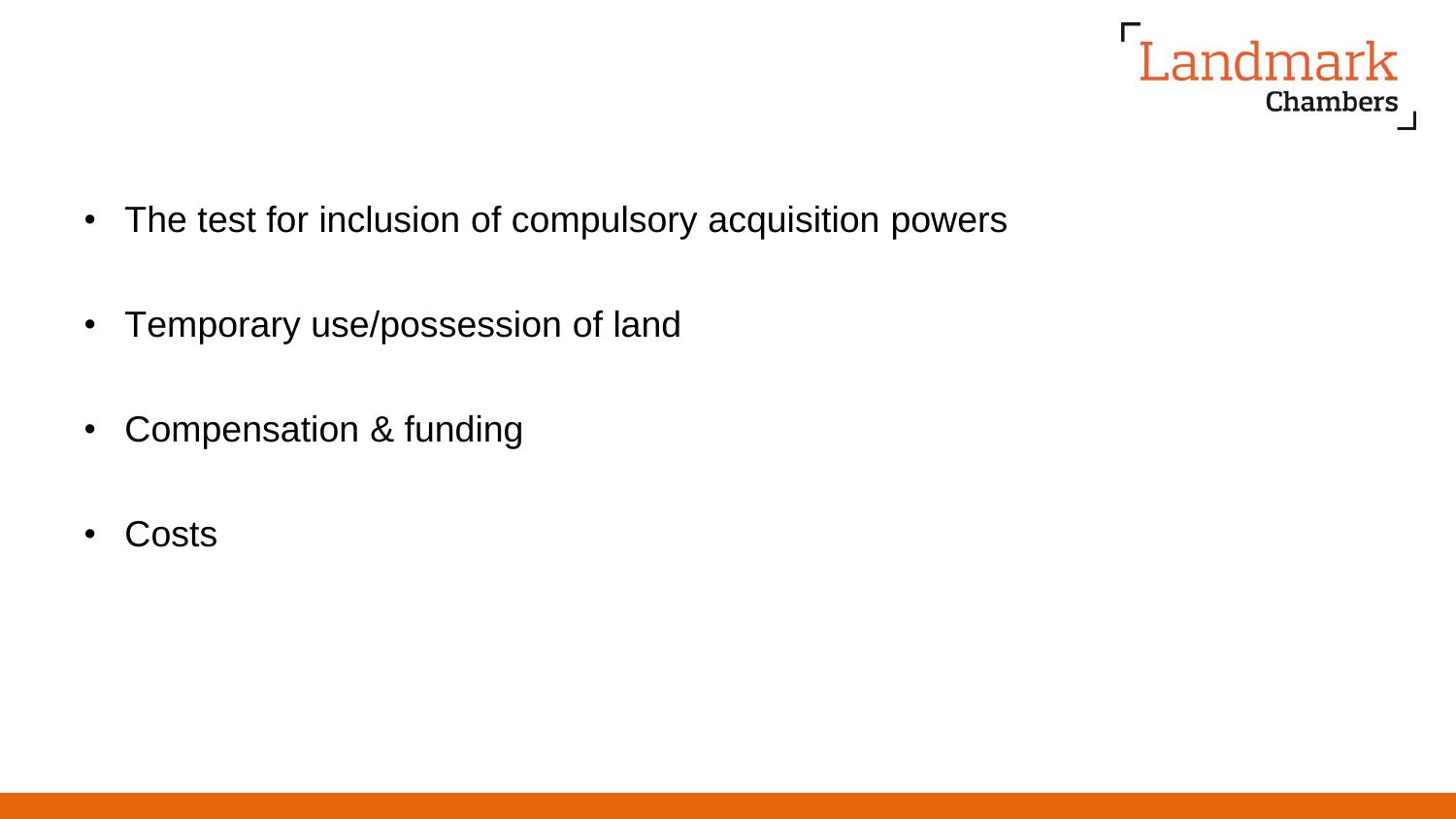## **Planning Act 2008**



#### "120— **What may be included in order granting development consent**

(1) An order granting development consent may impose requirements in connection with the development for which consent is granted.

#### […]

(3) An order granting development consent may make provision relating to, or to matters ancillary to, the development for which consent is granted.

(4) The provision that may be made under subsection (3) includes in particular provision for or relating to any of the matters listed in Part 1 of Schedule 5."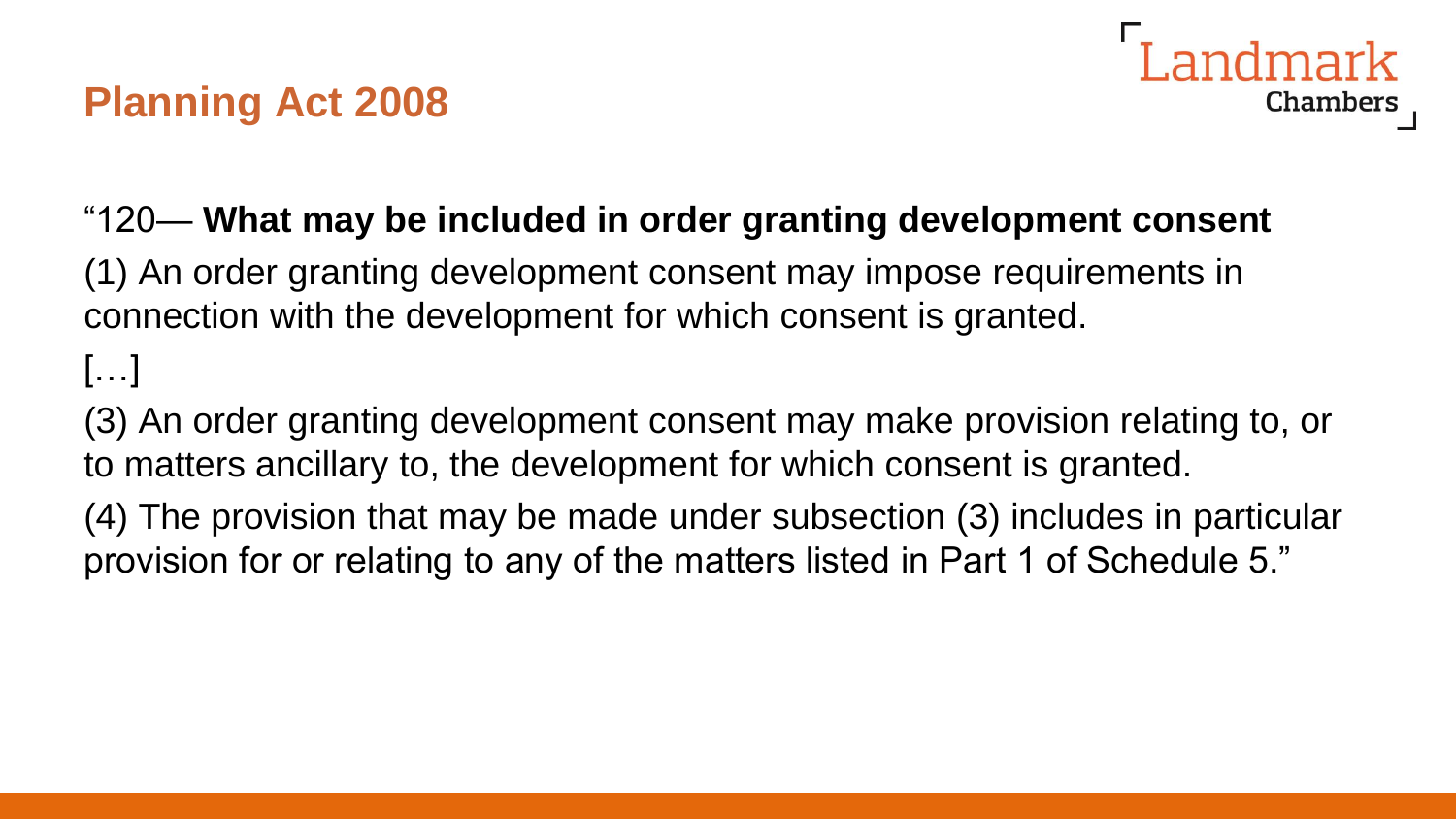#### **Schedule 5 matters**



- The acquisition of land, compulsorily or by agreement (para 1)
- The creation, suspension or extinguishment of, or interference with, interests in or rights over land (including rights of navigation over water), compulsorily or by agreement (para 2)
- The payment of compensation (para 36)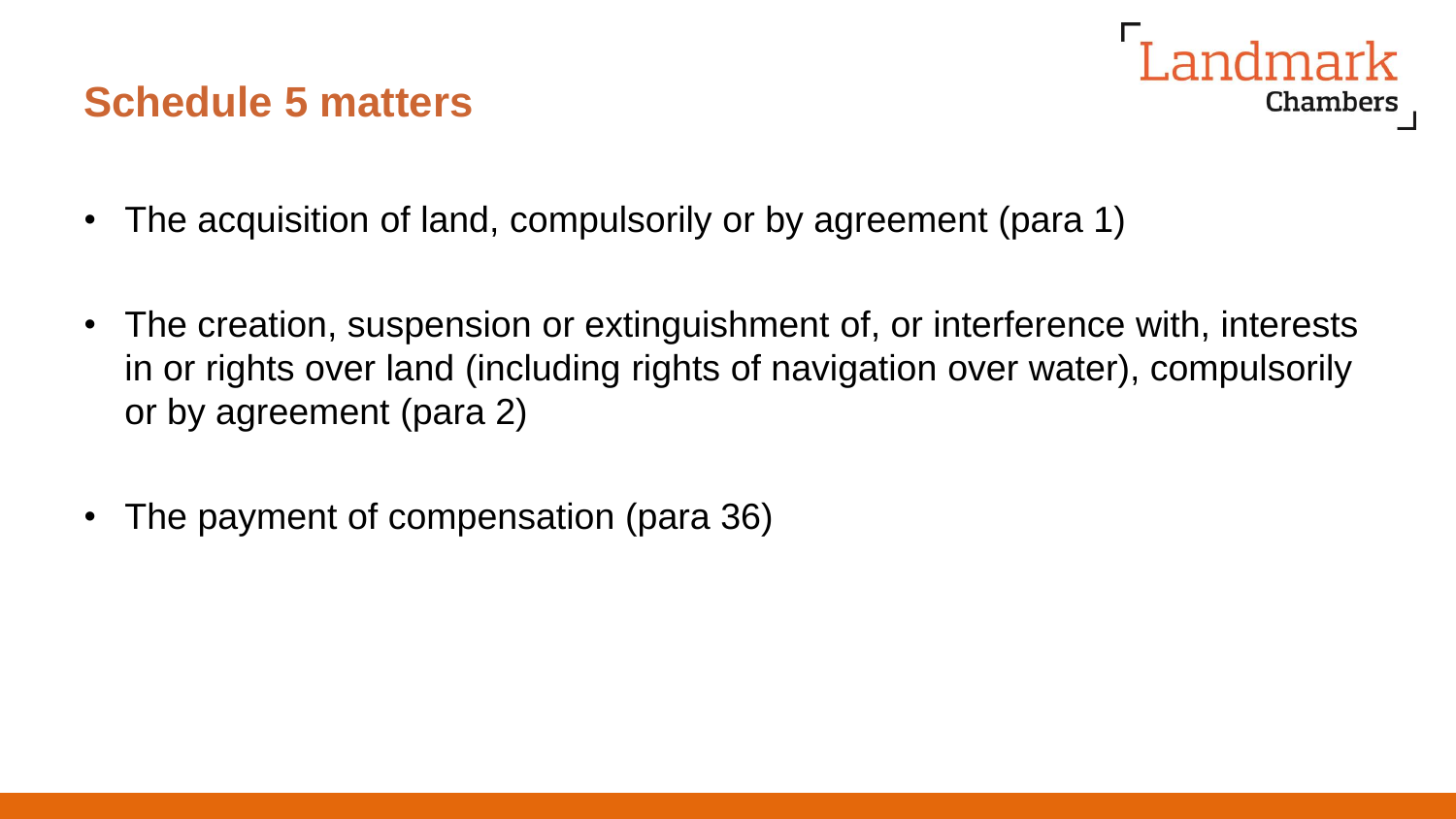#### **The test**



#### "**122 Purpose for which compulsory acquisition may be authorised**

An order granting development consent may include provision authorising the compulsory acquisition of land only if the Secretary of State is satisfied that the conditions in subsections (2) and (3) are met.

(2) The condition is that the land—

(a) is required for the development to which the development consent relates,

- (b) is required to facilitate or is incidental to that development, or
- (c) is replacement land which is to be given in exchange for the order land under section 131 or 132.

(3) The condition is that there is a compelling case in the public interest for the land to be acquired compulsorily."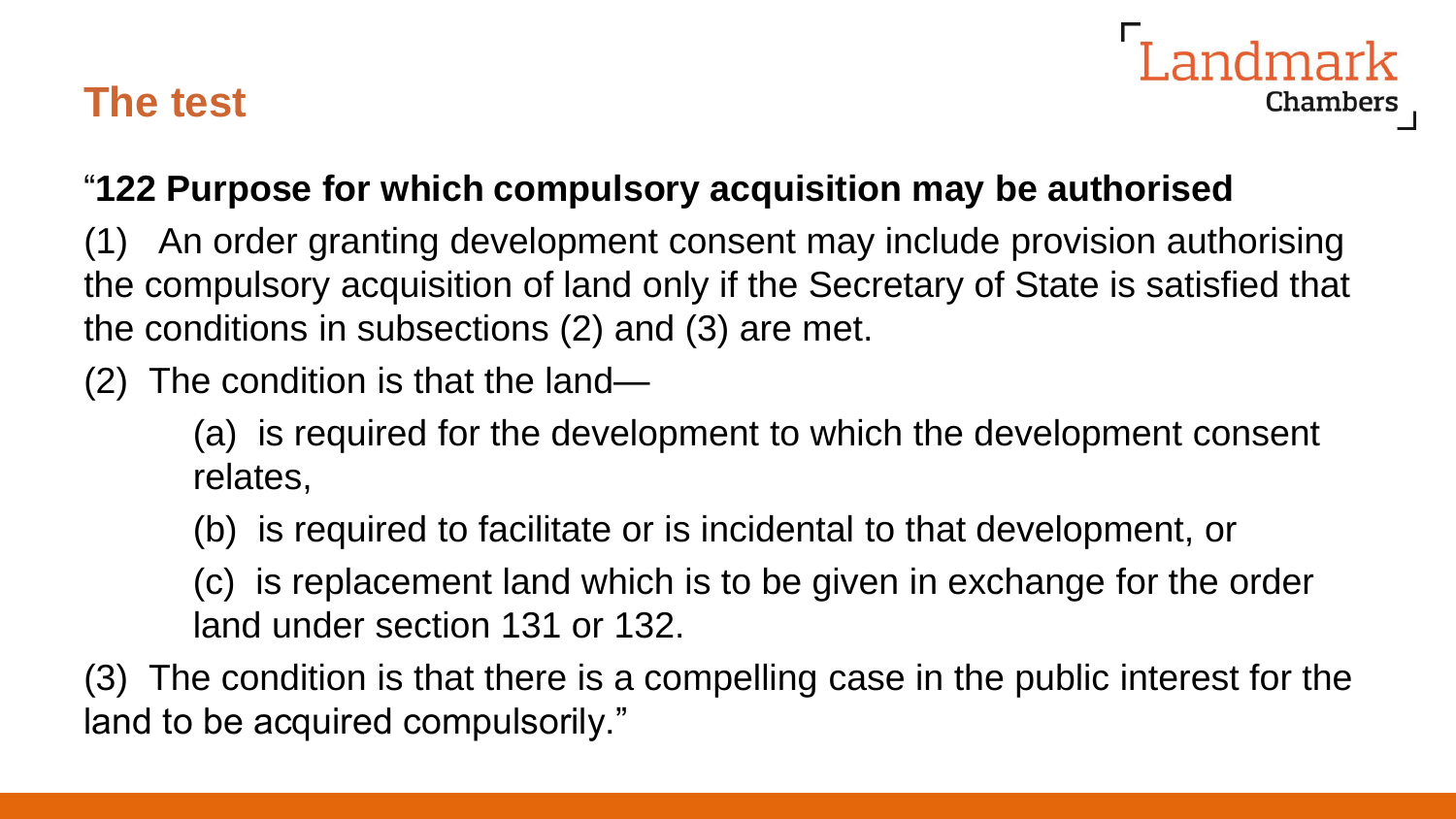#### **"Required?"**



• *Sharkey and Another v Secretary of State for the Environment and South Buckinghamshire District Council* **(**1992) 63 P. & C.R. 332.:

"*I agree with Roch J. that the local authority do not have to go so far as to show that the compulsory purchase is indispensable to the carrying out of the activity or the achieving of the purpose; or, to use another similar expression, that it is essential. On the other hand, I do not find the word "desirable" satisfactory, because it could be mistaken for "convenient," which clearly, in my judgment, is not sufficient. I believe the word "required" here means "necessary in the circumstances of the case."*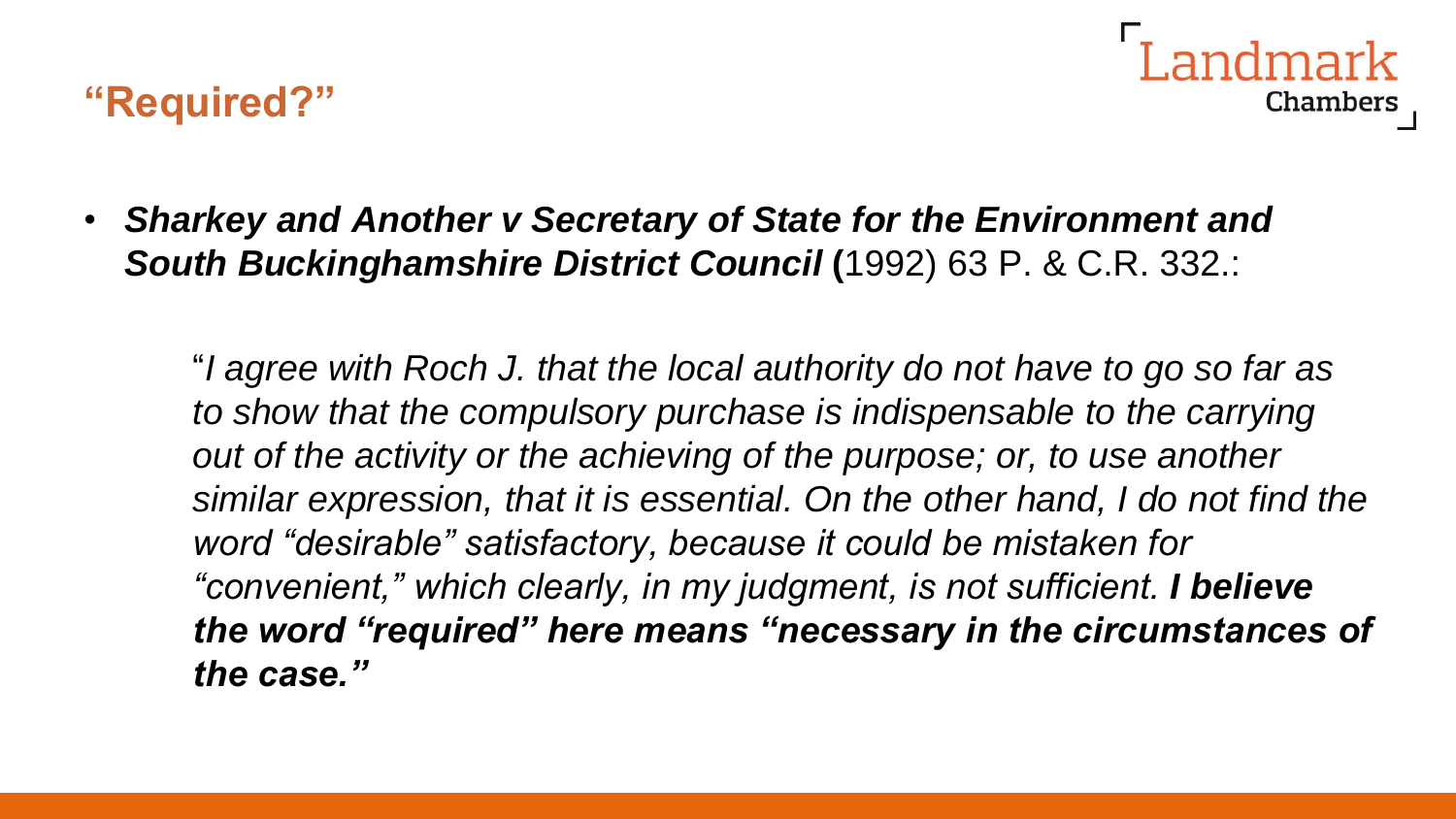#### **DCLG Guidance**



- S.122(2)(a) SoS "*will need to be satisfied that the land to be acquired is no more than is reasonably required for the purposes of the development"*
- S.122(2)(b) SoS "*will need to be satisfied that … the land to be taken is no more than is reasonably necessary for that purpose and is proportionate"*
- S.122(2)(c) SoS *"will need to be satisfied … that no more is being taken that is reasonably necessary for that purpose, and that what is proposed is proportionate"*

**DCLG 'Planning Act 2008. Guidance related to the procedures for the compulsory acquisition of land' (Sept 2013)**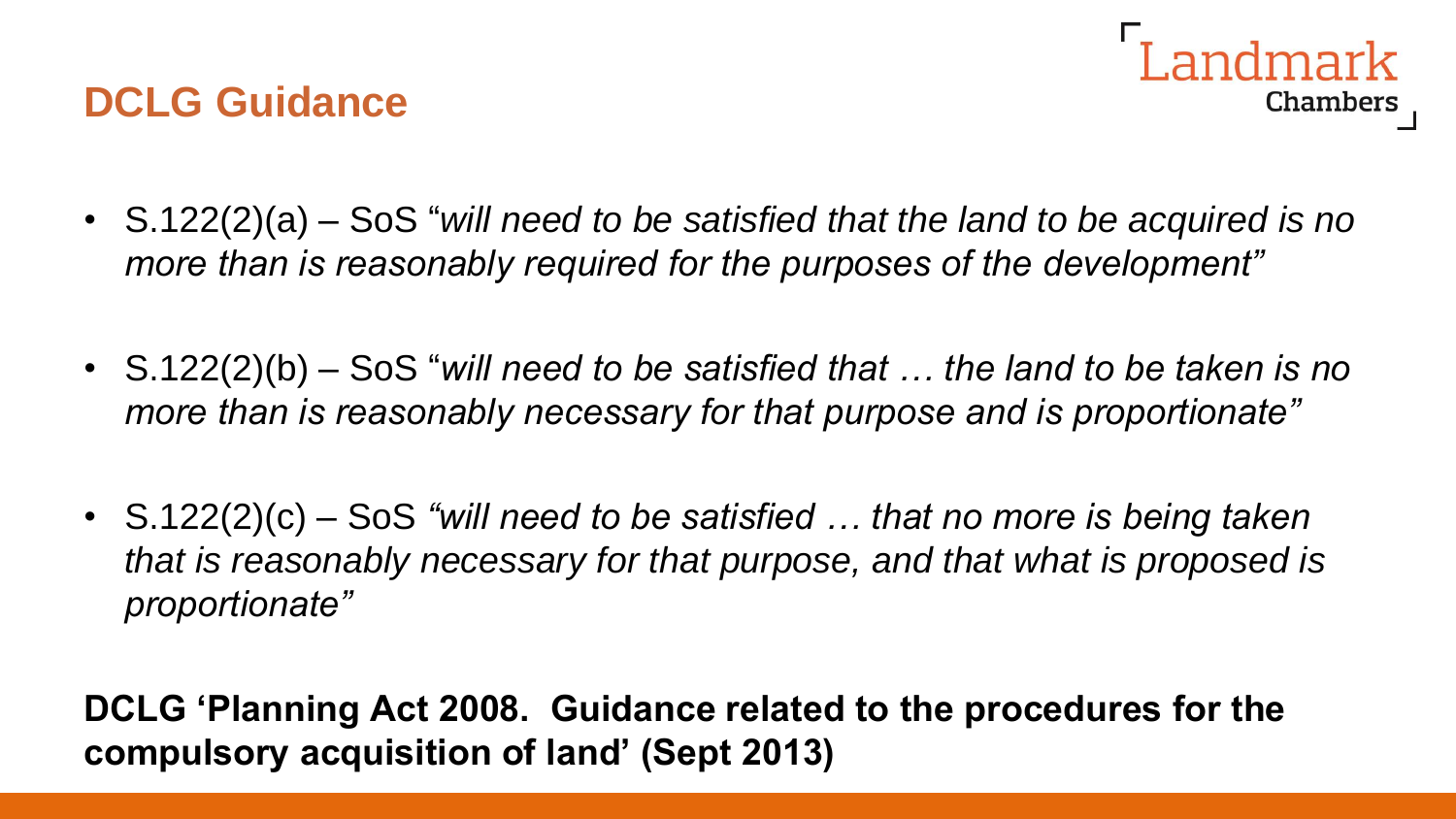#### **DCLG Guidance**

• *"For this condition to be met, the SoS will need to be satisfied that there is compelling evidence that the public benefits that would be derived from the compulsory acquisition will outweigh the private loss that would be suffered by those whose land is to be acquired. Parliament has always taken the view that land should only be taken compulsorily where there is clear evidence that the public benefit will outweigh the private loss" (para 13)*

Chambers

• *"There may be circumstances where the Secretary of State could reasonably justify granting development consent for a project, but decide against including in an order the provisions authorising the compulsory acquisition of the land…." (para 16)*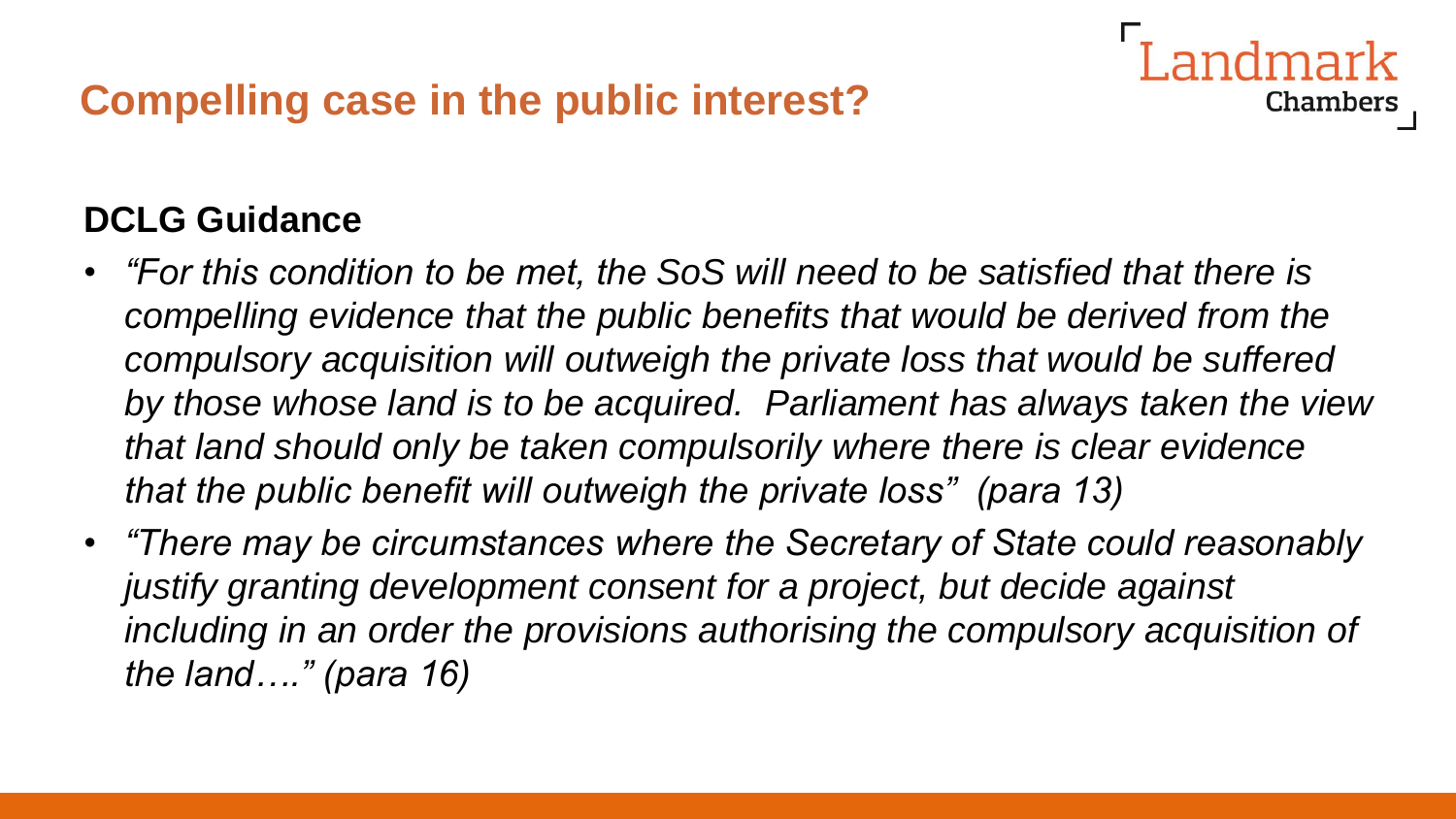#### *R (oao FCC Environment (UK) Ltd) v Secretary of State* **Chambers** *for Energy & Climate Change* **[2015] EWCA Civ 55**

- Issue: S.122(3) satisfied where NPS establishes an urgent need for development?
- Mitting J [2014] EWHC 947 (Admin) at [18]:
	- "*For my part, I find it difficult to conceive of circumstances in which the Panel in applying statutory guidance, as it must, which established an urgent need for development, could legitimately conclude that there was*  not a compelling case as a necessary element of the scheme, justifying *compulsory acquisition of rights in land. To that extent, the established distinction between tests for grant of planning consent and the grant of a power of compulsory acquisition…. have been modified by statute"*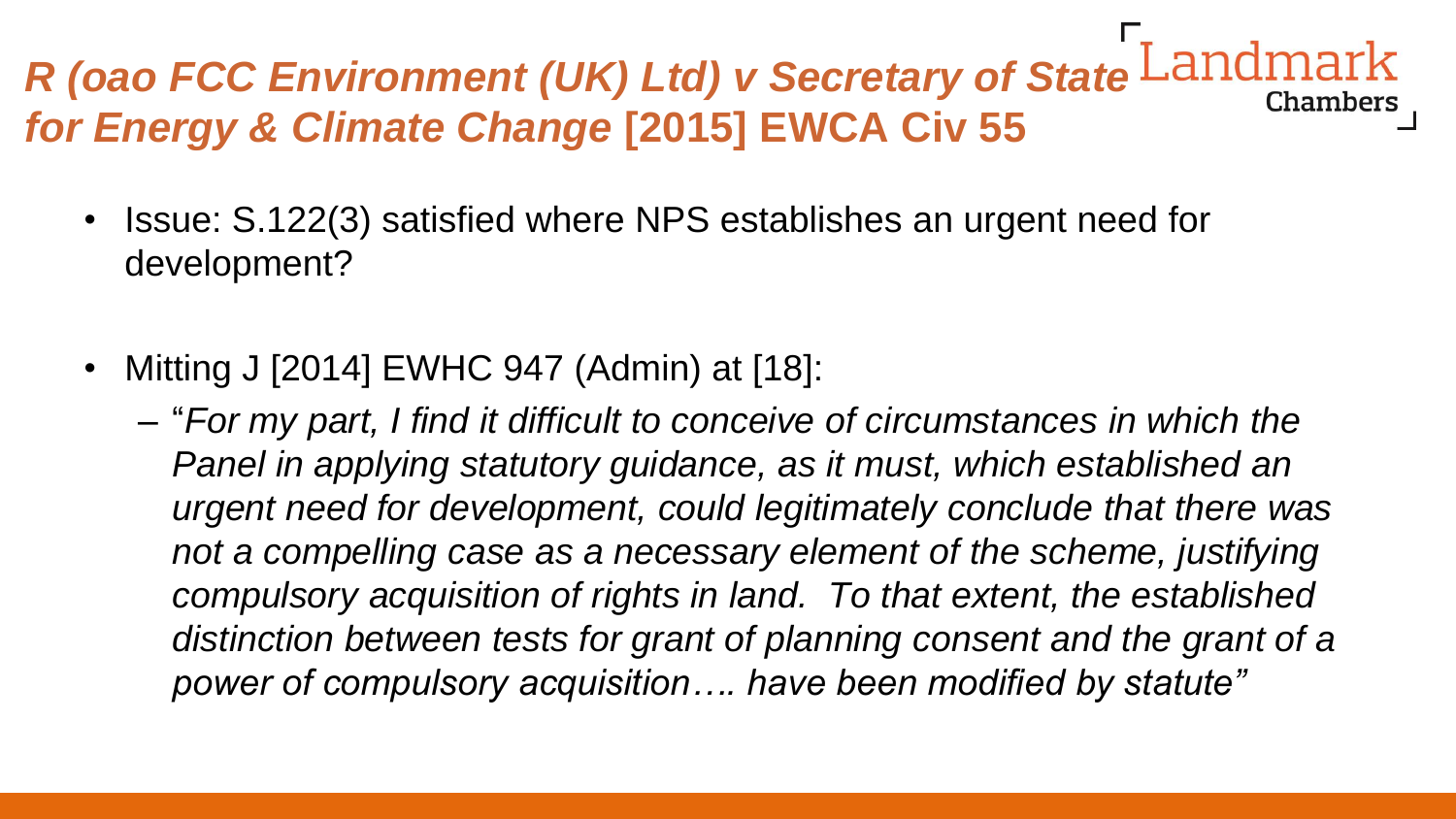## *R (oao FCC Environment (UK) Ltd) v Secretary of State for Energy & Climate Change* **[2015] EWCA Civ 55**

- Common ground that that was not correct approach
- Position as set out in SS's skeleton argument (CA judgment para 10)
	- Where application includes proposed powers of compulsory acquisition, in assessing whether there is a compelling case in the public interest, decision-maker has to make that assessment in accordance with the contents of any relevant NPS: s.104(3);
	- But fact NPS establishes an urgent need does not mean the test in s.122(3) is automatically and necessarily met. It may be possible to meet the need without the use of requested powers of compulsory acquisition.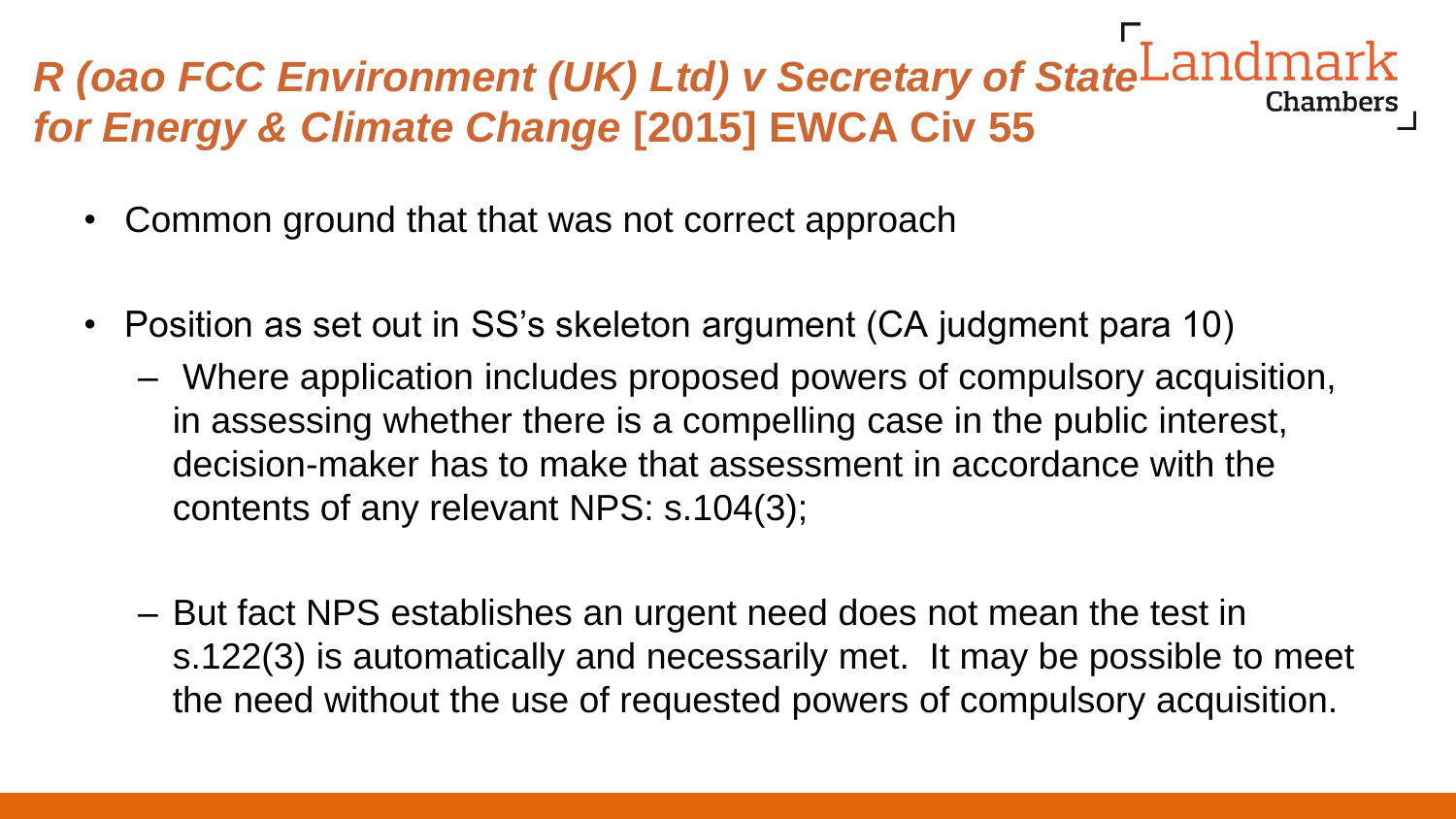# *R (oao FCC Environment (UK) Ltd) v Secretary of State for Energy & Climate Change* **[2015] EWCA Civ 55**

- 3 examples given by SS (CA judgment para 11):
	- Land proposed to be acquired may be excessive because development proposals can be constructed without needing that land to be acquired;
	- Acquisition of a right over the land, rather than its acquisition, might suffice;
	- Land may be necessary for the development, but landowner may be willing to agree to sell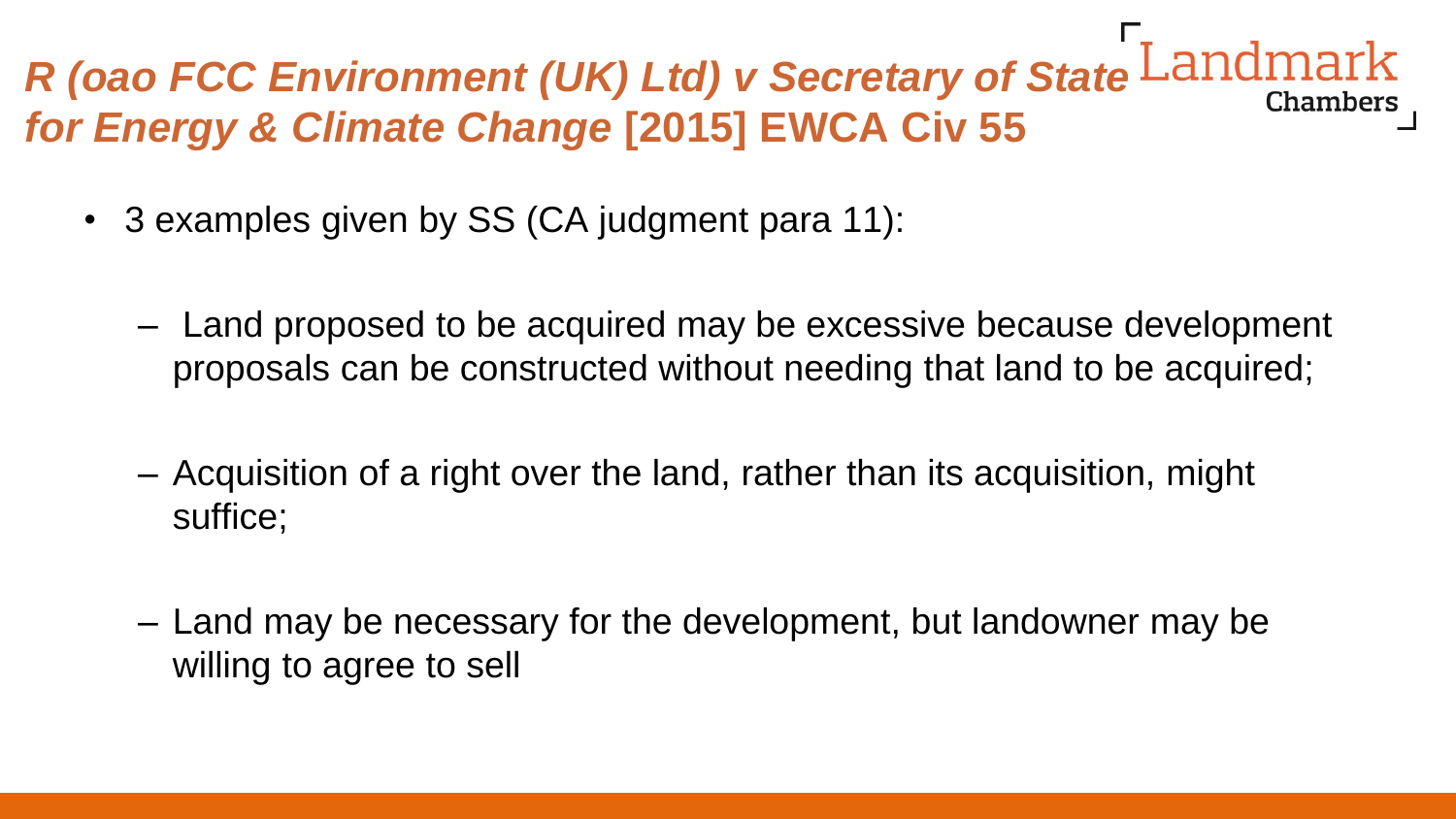## **S.122 – other matters**



- Applicant should be able to demonstrate that all reasonable alternatives to compulsory acquisition (including modifications to the scheme) have been explored (DCLG Guidance para 8)
	- See consideration in *FCC* (paras 12-30) & *R (Mars Jones) v Secretary of State for Business Energy and Industrial Strategy* [2017] EWHC 1111 (Admin) (paras 54-62)
- SS must be satisfied that purposes for which compulsory acquisition sought are legitimate and sufficient to justify interference with property rights, having regard to ECHR Art 8 and A1P1 (DCLG Guidance para 10)
	- See consideration in *R(oao Scarisbrick) v Secretary of State for Communities and Local Government* [2017] EWCA Civ 787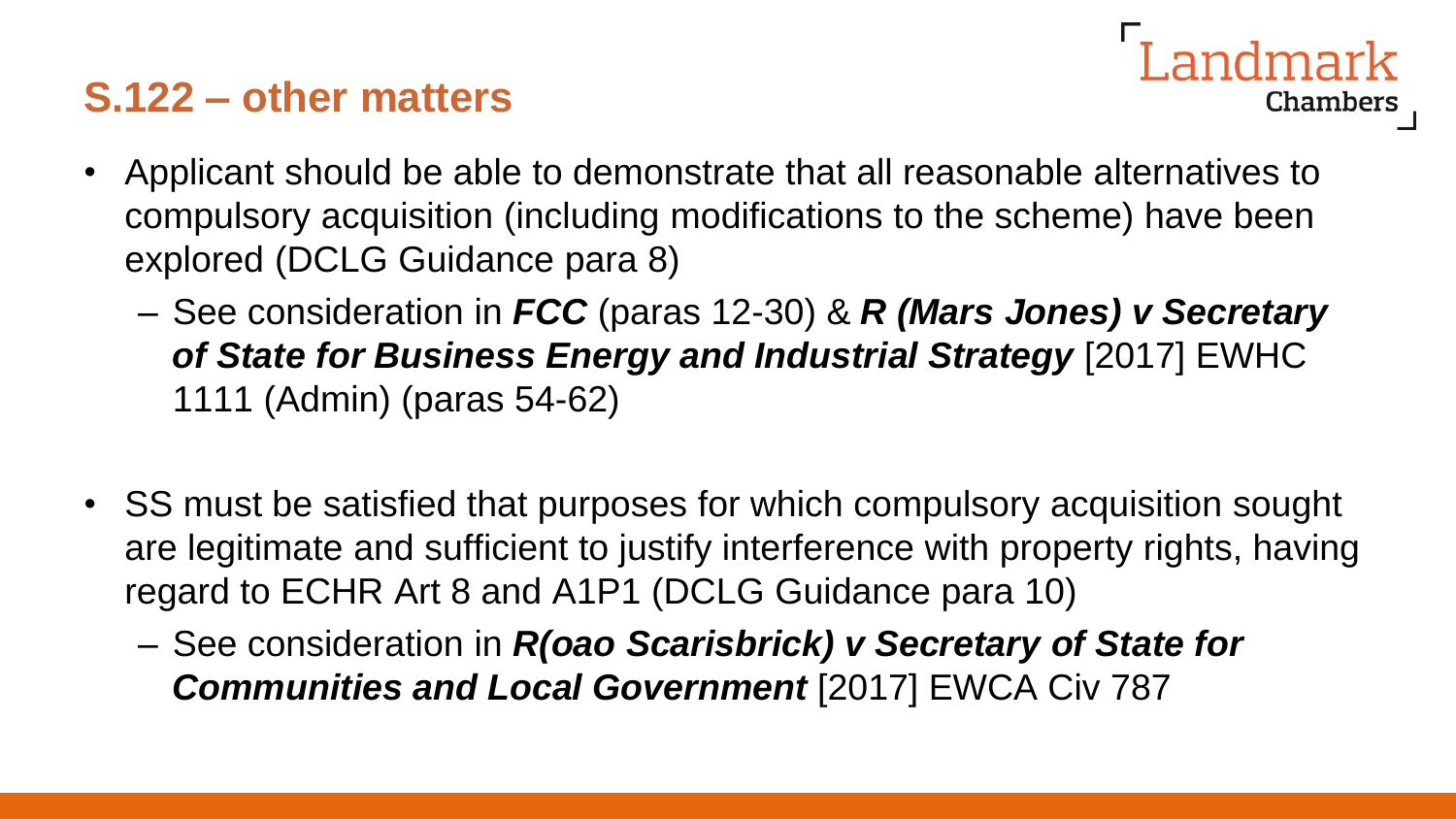#### **Lesser interference – temporary use of land?**

- Planning Act 2008 does not, in terms, provide for temporary use/possession of land as opposed to compulsory acquisition of land / rights or for general power to use temporarily land which may be compulsory acquired
	- Cf (eg) **High Speed Rail (London-West Midlands) Act 2017 Sch 16 para 1**

(1) The nominated undertaker may enter upon and take possession of the land specified in the table in Part 4 of this Schedule—

(a) for the purpose specified in relation to the land in column (3) of the table in connection with the authorised works specified in column (4) of the table,

(b) for the purpose of constructing such works as are mentioned in column (5) of the table in relation to the land, or (c) otherwise for Phase One purposes.

Chambers

(2) The nominated undertaker may (subject to paragraph 2(1)) enter upon and take possession of any other land within the Act limits for Phase One purposes.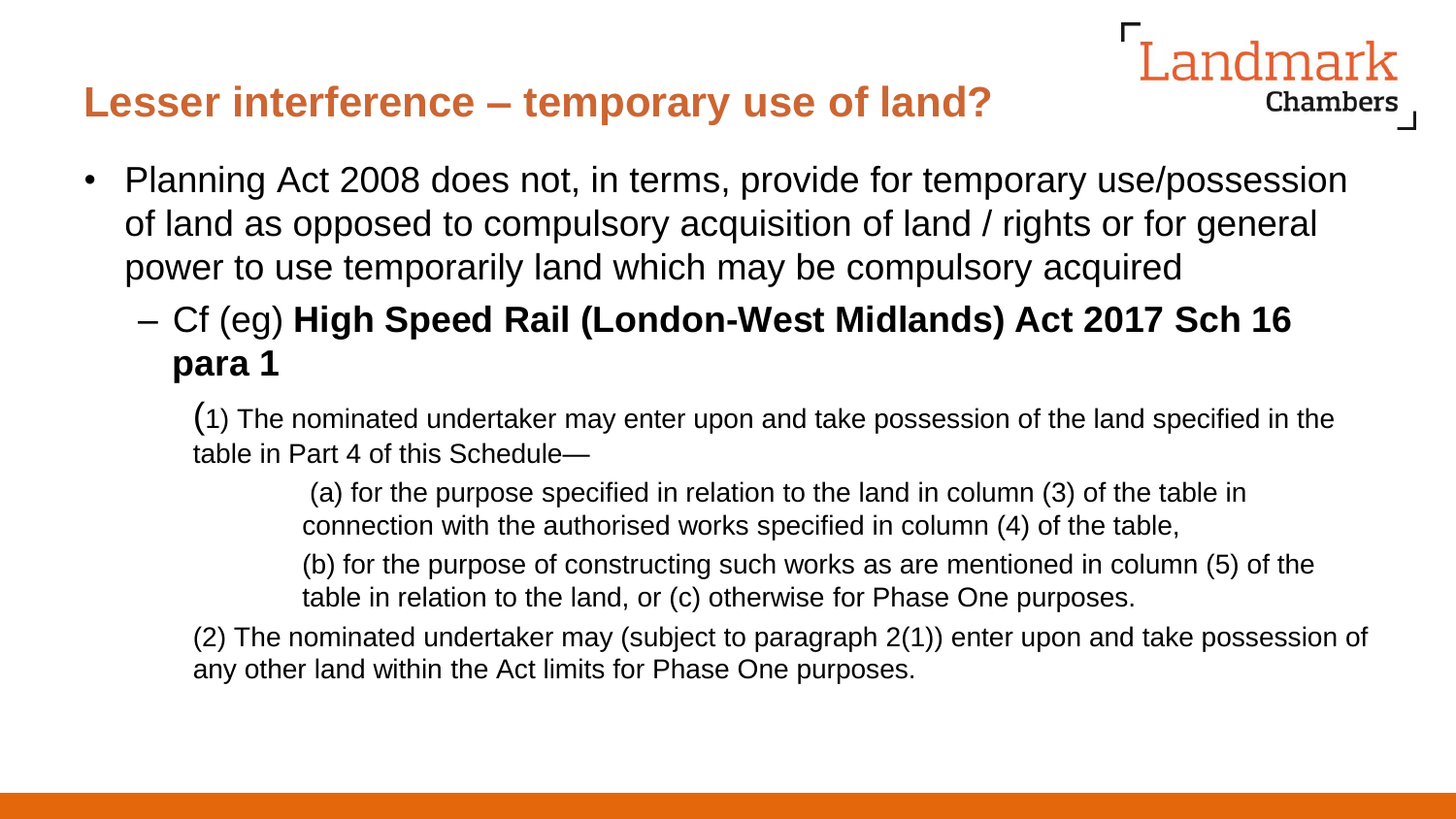

- Temporary use of identified land (model provision 28)
	- 14 day notice period
	- Compensation payable for loss or damage arising from exercise of the powers

Landmark

- Temporary use of land for maintaining the authorised project (model provision 29)
	- 28 day notice period
	- Does not apply to house or garden, or occupied building
	- Compensation payable for loss or damage arising from exercise of the powers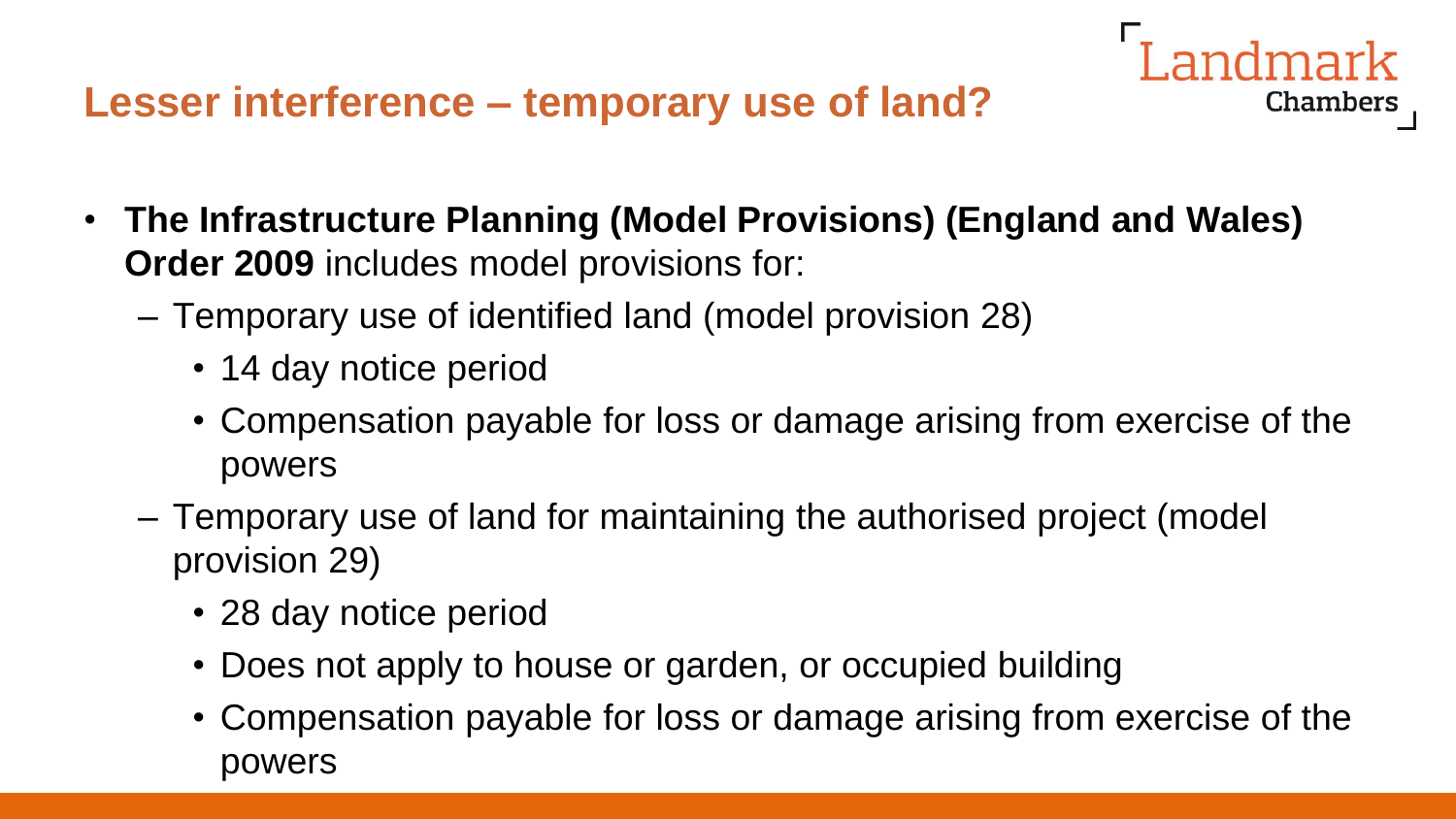

(1) Subsection (2) applies where a person (an "acquiring authority")—

(a) has a power conferred by an Act to acquire land compulsorily (with or without authorisation from another person), or

Chambers

(b) is or has been, at any time, otherwise authorised to acquire land compulsorily.

(2)The acquiring authority may, for purposes connected with the purposes for which it could acquire land compulsorily, take temporary possession of land—

(a) by agreement, or

(b) compulsorily, if authorised to do so in accordance with section 19."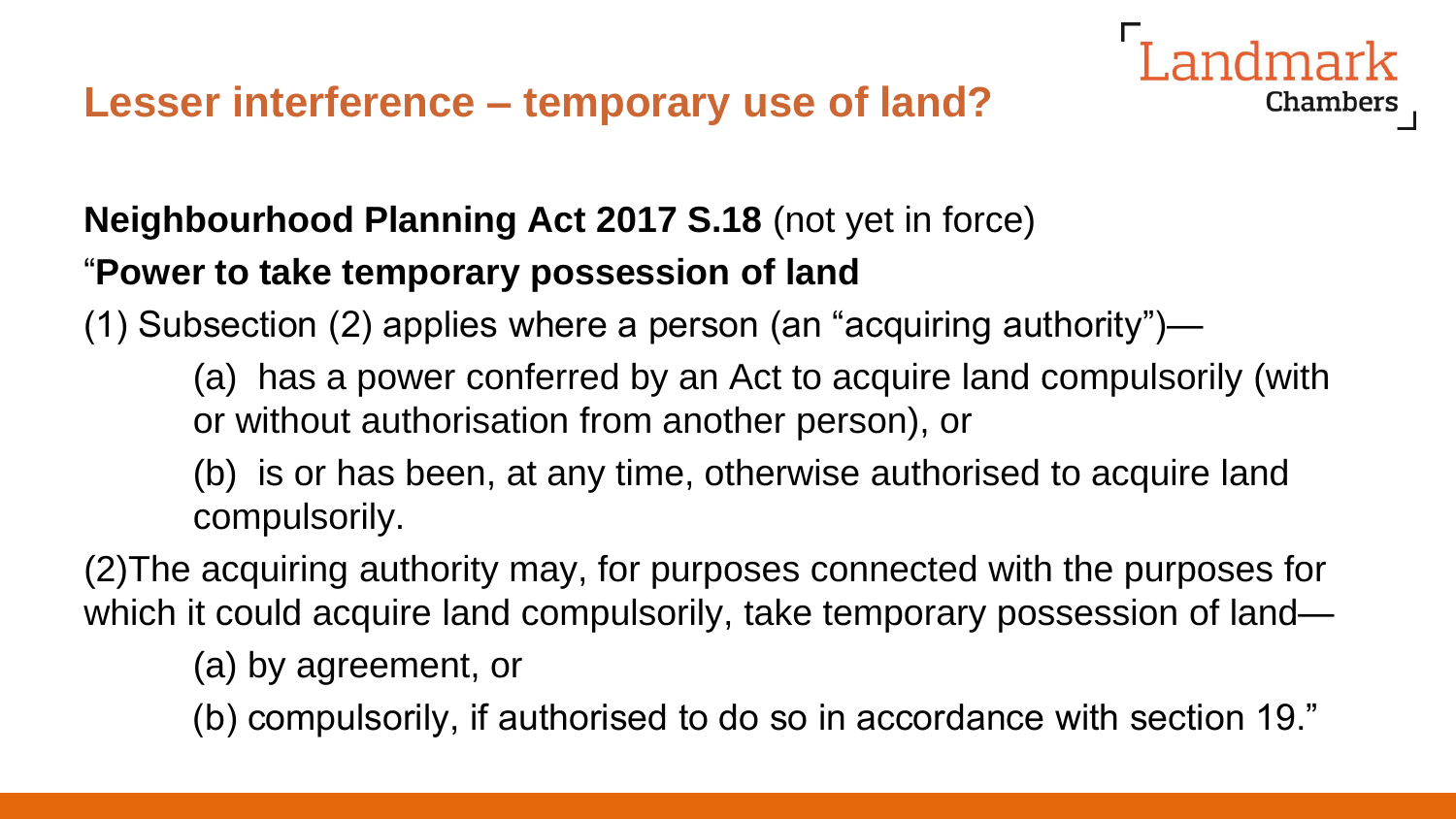

- The authorising instrument
	- May make provision relating to the temporary possession of land as well as, or instead of, compulsory acquisition
	- If it authorises compulsory acquisition of land, may authorise temporary possession of the same or other land

- Must identify the land which is to be subject to temporary possession
- Must describe the purposes for which temporary possession is required; and
- Must specify the total period of time for which the land may be subject to temporary possession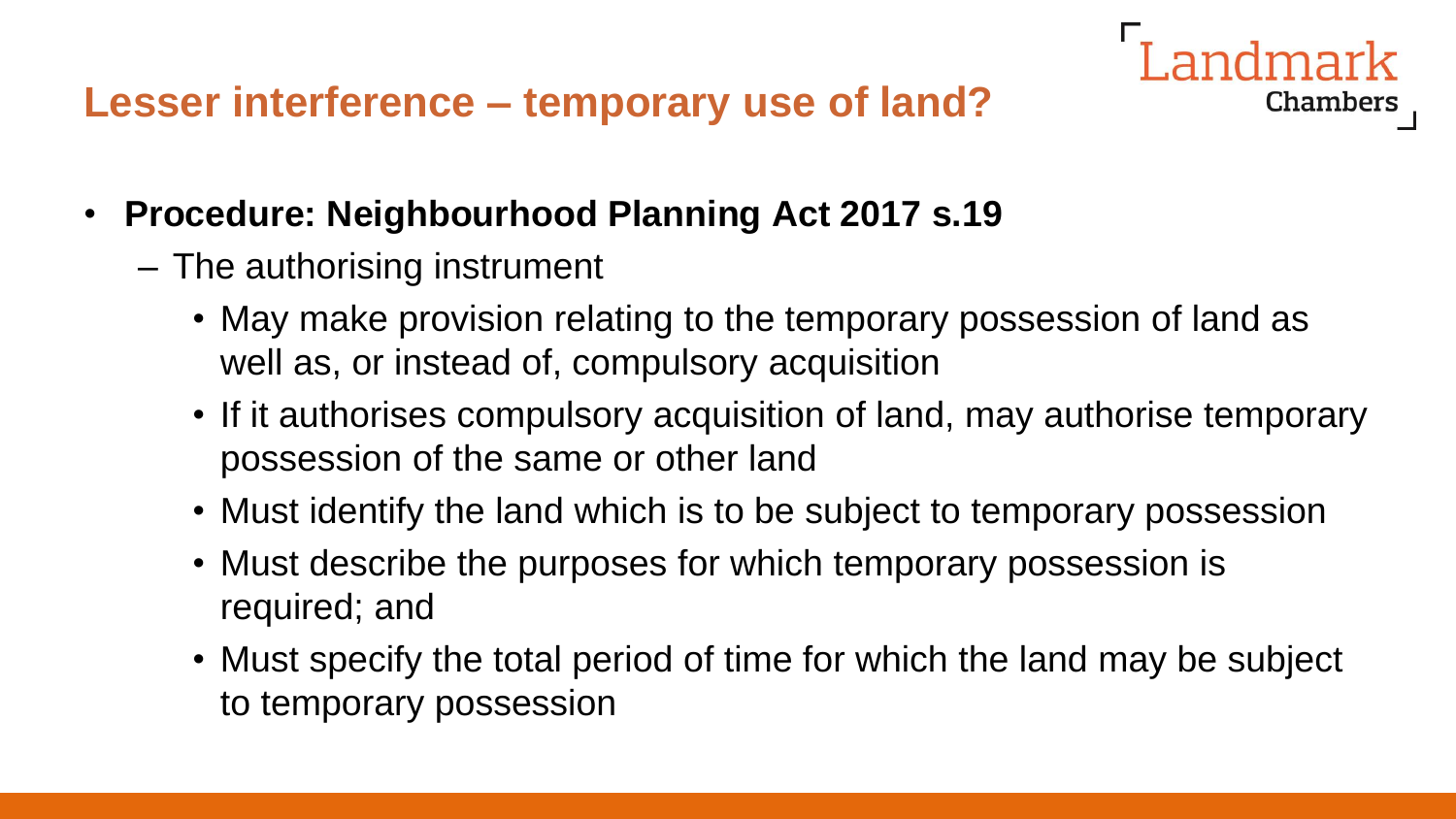## **Lesser interference – temporary use of land?**

#### • **Notice**:

– Not less than 3 months (s.20(3)) unless a shorter period agreed (s.20(6)

- Must specify period for which temporary possession is required
- **Freehold owner/leaseholder with right to occupy may serve counternotice within 28 days**
	- Stating that total period of land for which temporary possession may be taken may not exceed 12 months (where land is/part of a dwelling) or 6 years for other land (s.21(2)); or
	- For leaseholder with right to occupy, stating that acquiring authority may not take temporary possession of the land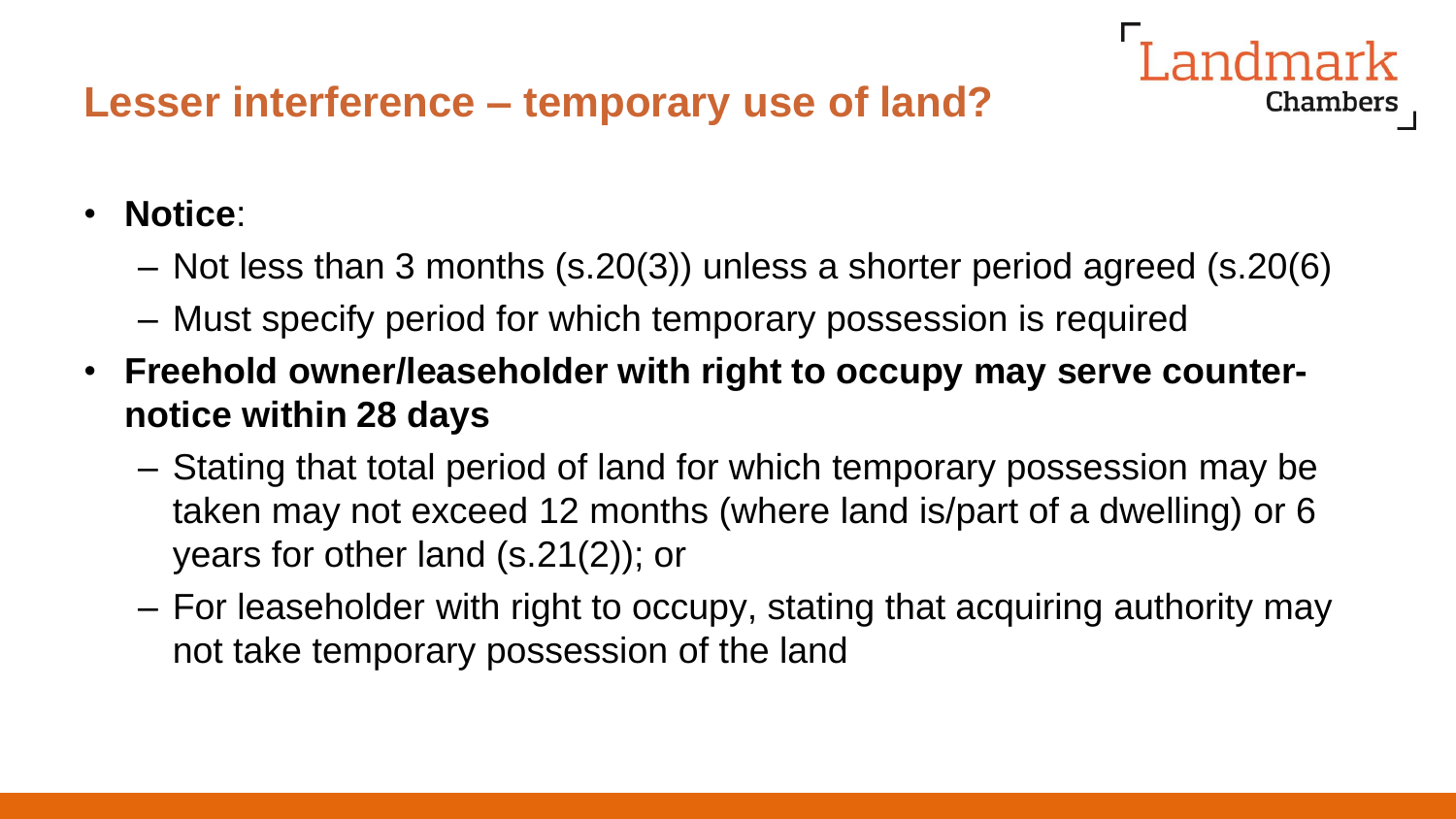

- **Compensation – s.23 Neighbourhood Planning Act 2017**
- (2) A person (a "claimant") who has an interest in or a right to occupy the land is entitled to receive compensation from the authority for any loss or injury the claimant sustains as a result.
- (3) A person (a "beneficial claimant") is entitled to receive compensation from the authority for any loss or injury the beneficial claimant sustains as a result of the authority—

(a) interfering with a relevant right or interest annexed to land belonging to the beneficial claimant, or

- (b) breaching a restriction as to the user of land arising by virtue of a contract where— (i) the beneficial claimant is a party to the contract, or
	- (ii) the restriction benefits land which belongs to the beneficial claimant.
- (4) Where the claimant is carrying on a trade or business on the land, the compensation to which the claimant is entitled includes compensation for any loss which the claimant sustains by reason of the disturbance of the trade or business consequent upon the claimant having to quit the land for the period of the temporary possession.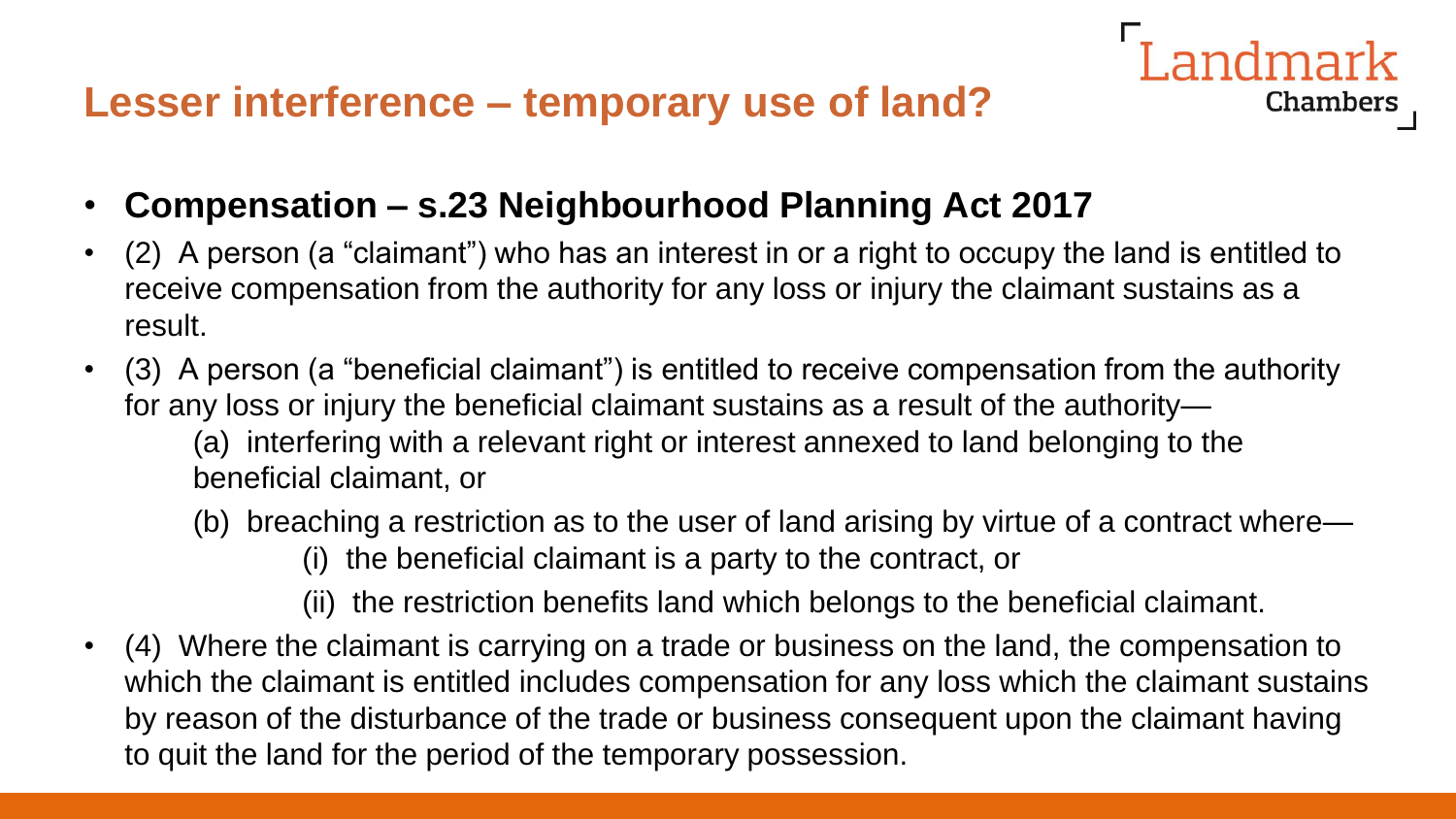#### **Lesser interference – temporary use of land?**

• Provisions of Neighbourhood Planning Act 2017 will apply to DCOs when brought into force;

- Model clauses will require modification
- $\bullet$  Q:
	- How will this impact on consideration of whether power of compulsory acquisition is justified in respect of any particular parcel of land?
	- Impact on timely/economic delivery of the project to what extent is this a legitimate consideration where promoter is a private undertaking rather than public body?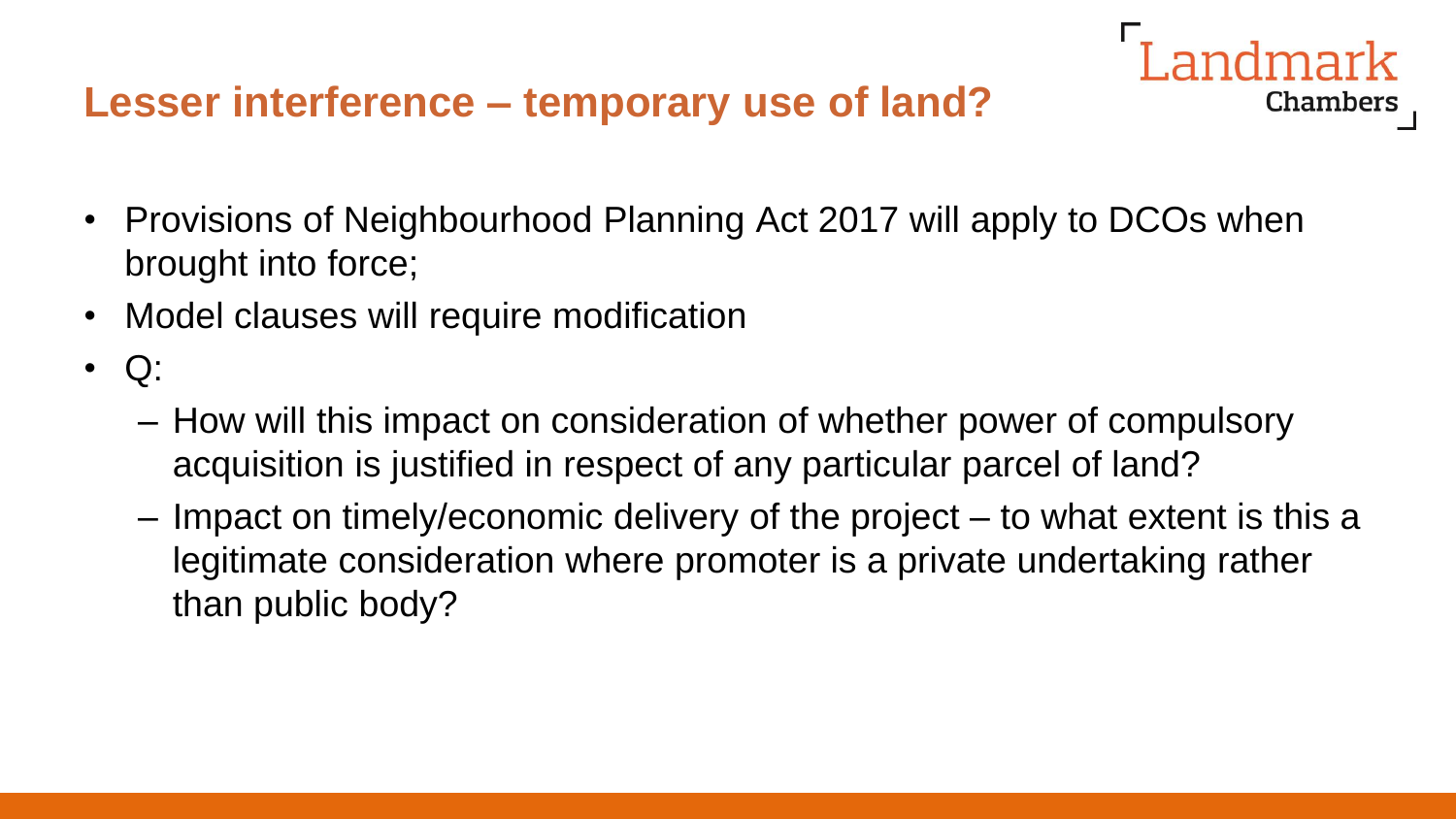**Lesser interference – rights**

- Landmark Chambers
- *R (oao Mars Jones) v Secretary of State for Business, Energy and Industrial Strategy* [2017] EWHC 1111 (Admin)
	- North Wales Wind Farm Connection Order 2016 granted DC for 17.4km overhead electricity line. DC granted for period of 30 years, but Order authorised permanent extinguishment of private rights over order land.
	- Per Lewis J at [68]

"First, as a matter of principle, the inclusion of a power such as that contained in Article 23 of the Order is capable of being lawful. Section 120, and Schedule 5 to the 2008 Act, expressly contemplate that provisions of such a nature may be included within an order granting development consent. The fact that the power provides for the permanent extinction of private rights whereas the development consent itself will expire in 30 years does not of itself render the inclusion of Article 23 in the Order unlawful or necessarily disproportionate. It is possible to envisage situations in which the permanent extinguishment of a right, consequent upon the compulsory acquisition of another right (as in the example given above) is necessary.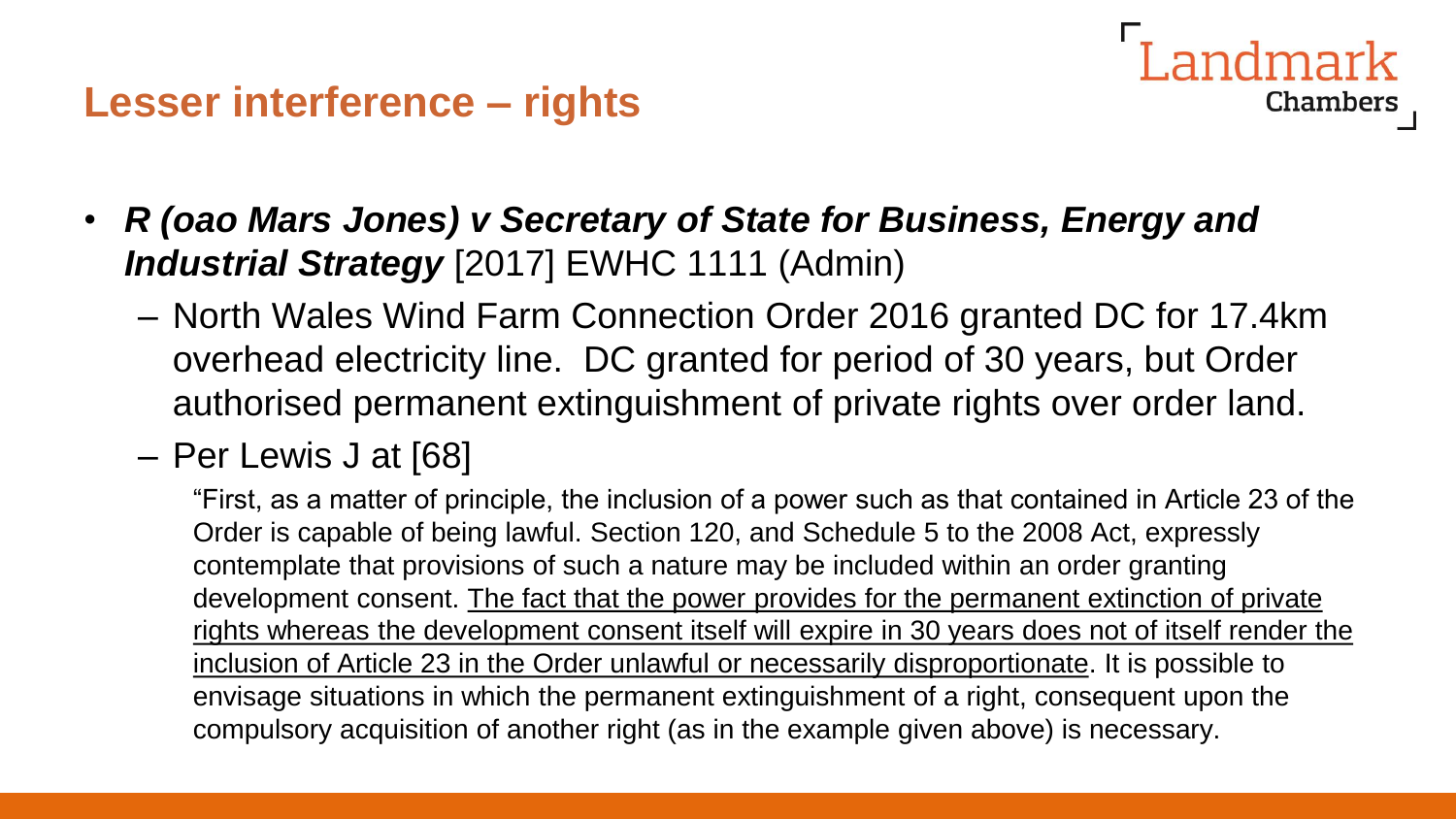#### **Lesser interference – rights**

"[69] Further, the terms of Articles 18 and 23 of the Order are carefully defined. The rights in Article 18 may only be created over Order land, that is land required for, or required to facilitate or which is incidental to, or is affected by the development. Article 23 of the Order may only be used over land which has been subject to the compulsory creation and acquisition of rights and where the continuance of the existing rights would be inconsistent with the exercise of the newly created and acquired right. Furthermore, if loss is suffered compensation is payable. The removal or extinction of the private law rights of a person is a serious and significant matter. In the present situation, however, the removal of rights is provided for by law and can only be done in narrow, defined circumstances, in the context of implementing a development which is in the public interest, and on payment of compensation if loss is suffered. As a matter of principle, therefore, the inclusion of the powers of extinguishment set out in Article 23 is capable of being lawful and within the powers conferred by the 2008 Act to make such an order."

Landmark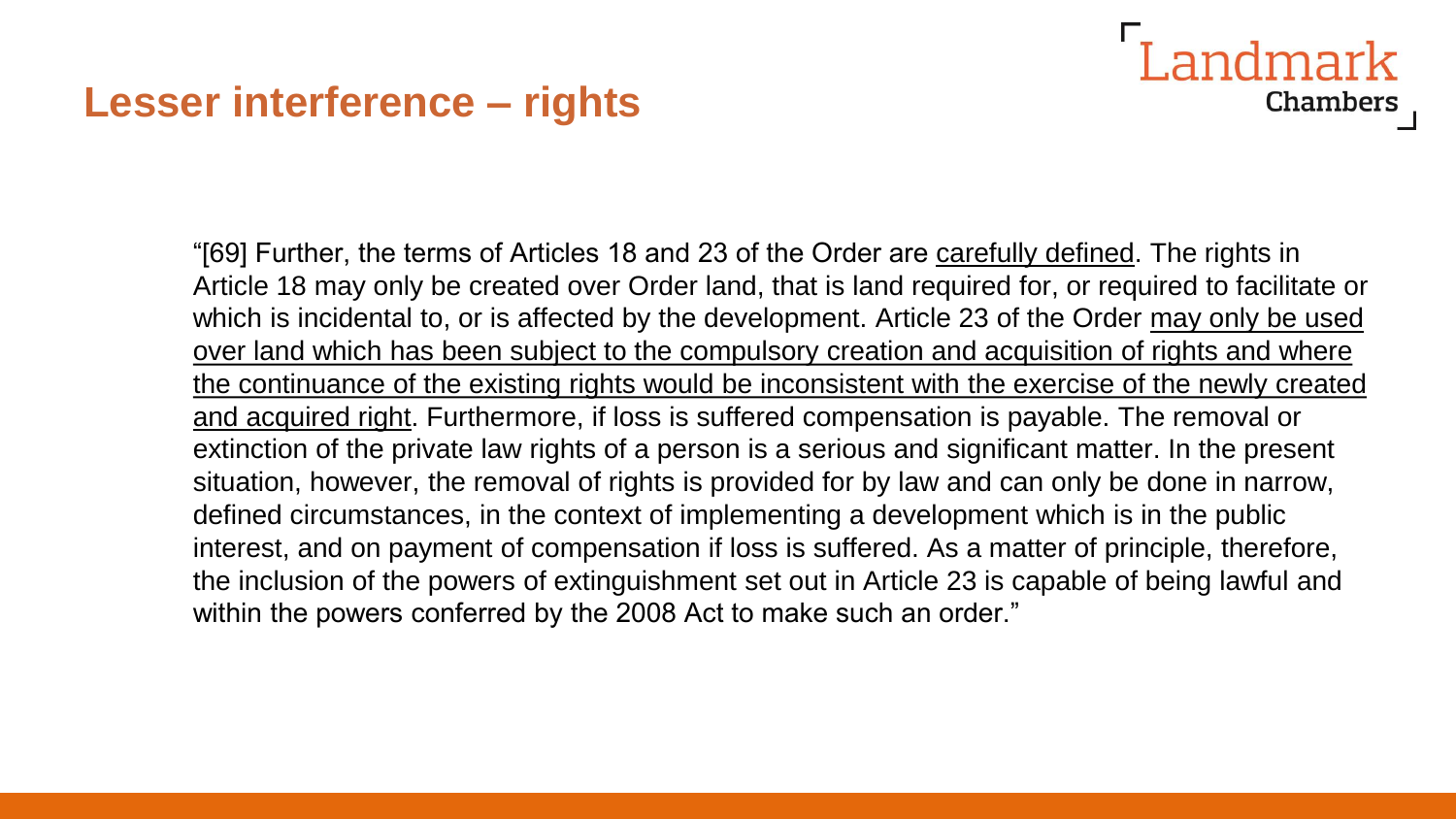#### **Lesser interference – rights**

"[70] Secondly, it is clear on the evidence as a whole, that the panel did in fact consider whether the provisions contained in Article 23 should be included in the Order. It specifically asked written questions as to the purpose of the proposed Article 23 and for examples of its possible use. It also raised the issue of whether the development consent should be time limited and was considering the question of whether the power to acquire rights compulsorily should also be time limited. Given that the panel was considering the questions of the time limits on the development consent and the powers of compulsory acquisition, the inference, in my judgment, is that it was aware of the terms of Article 23 of the Order and it did consider whether or not to recommend the inclusion of powers of the nature provided for by Article 23 of the Order in perpetuity."

Landmark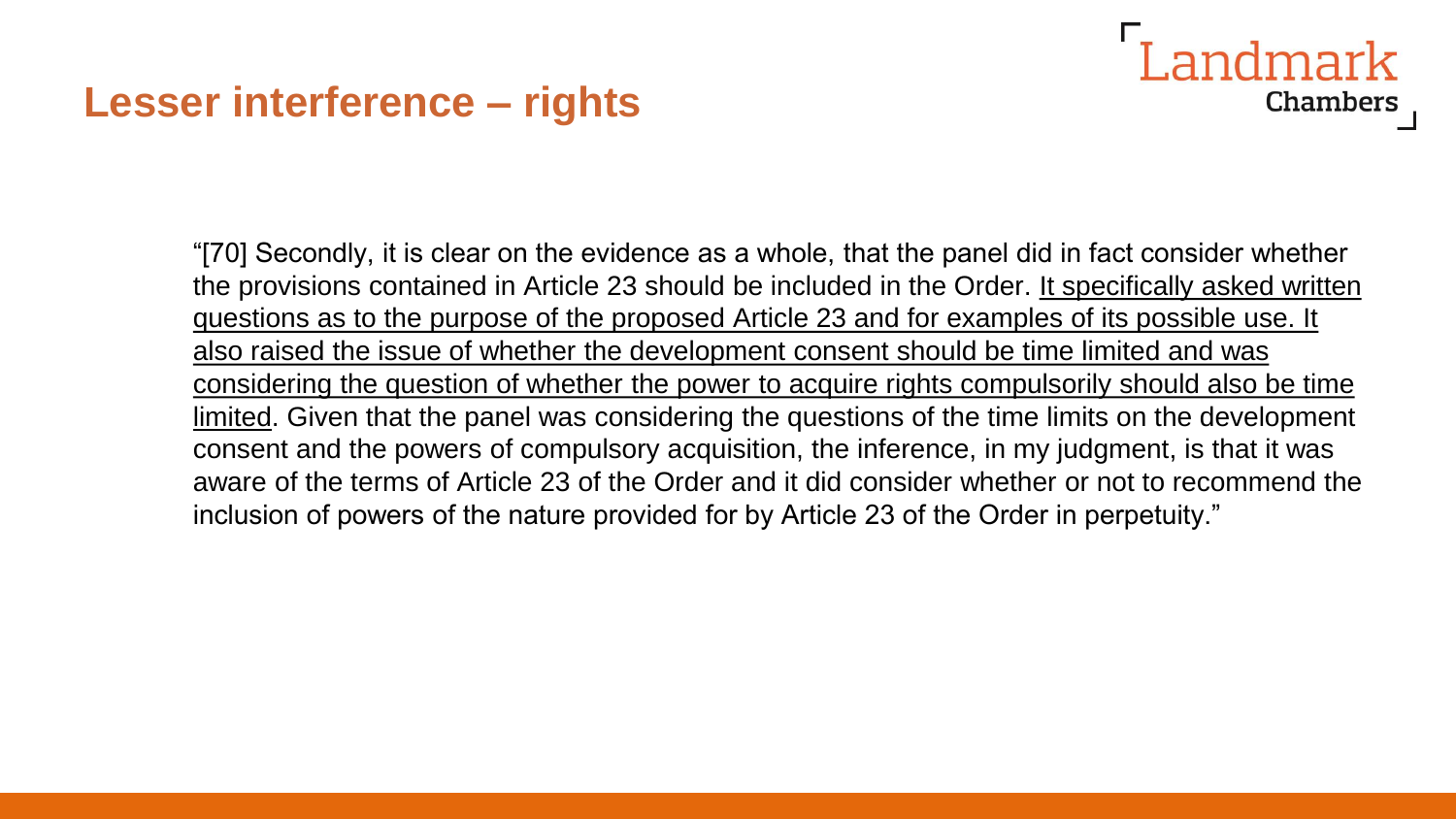#### **Lesser interference – summary**

- Applicant must have a clear idea of how they intend to use the land which is it proposed to acquire (DCLG Guidance para 9);
- When Neighbourhood Planning Act provisions in force:
	- Is it appropriate to include power to use temporarily any land which can be compulsorily acquired?

ndmark

- Can compulsory acquisition be justified if temporary use/possession a potential alternative?
- Model clauses will require modification
- Extinguishment of rights provisions need to be carefully defined, restricted and justified, and should be specifically considered during the examination (even where a general power)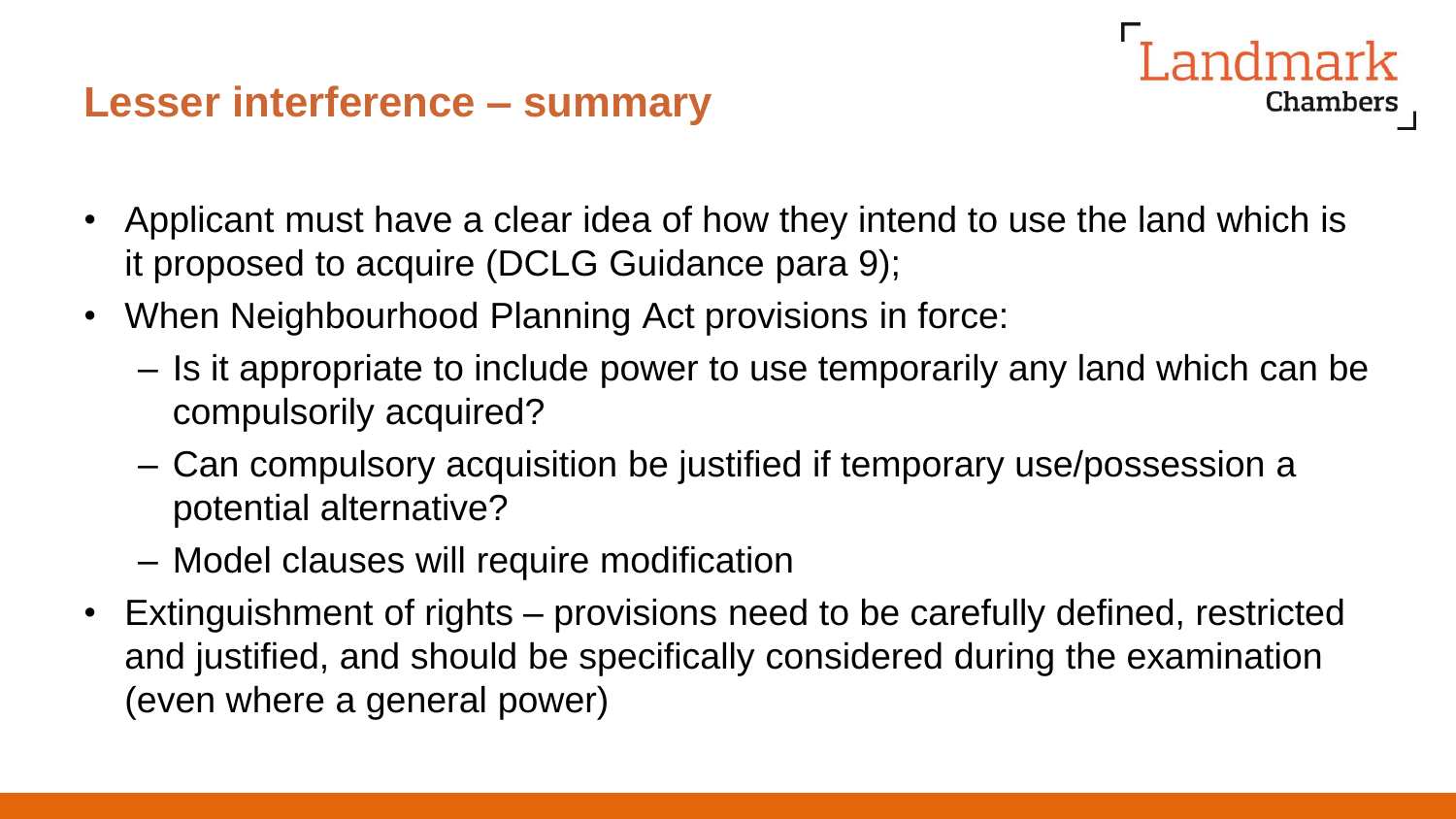# Chambers

#### **Compensation & funding**

Compensation – Planning Act 2008 s.126

- The order may not include provision the effect of which is to modify the application of a compensation provision, except to the extent necessary to apply the provision to the compulsory acquisition of land authorised by the order (s.126(2))
- The order may not include provision the effect of which is to exclude the application of a compensation provision (s.126(3))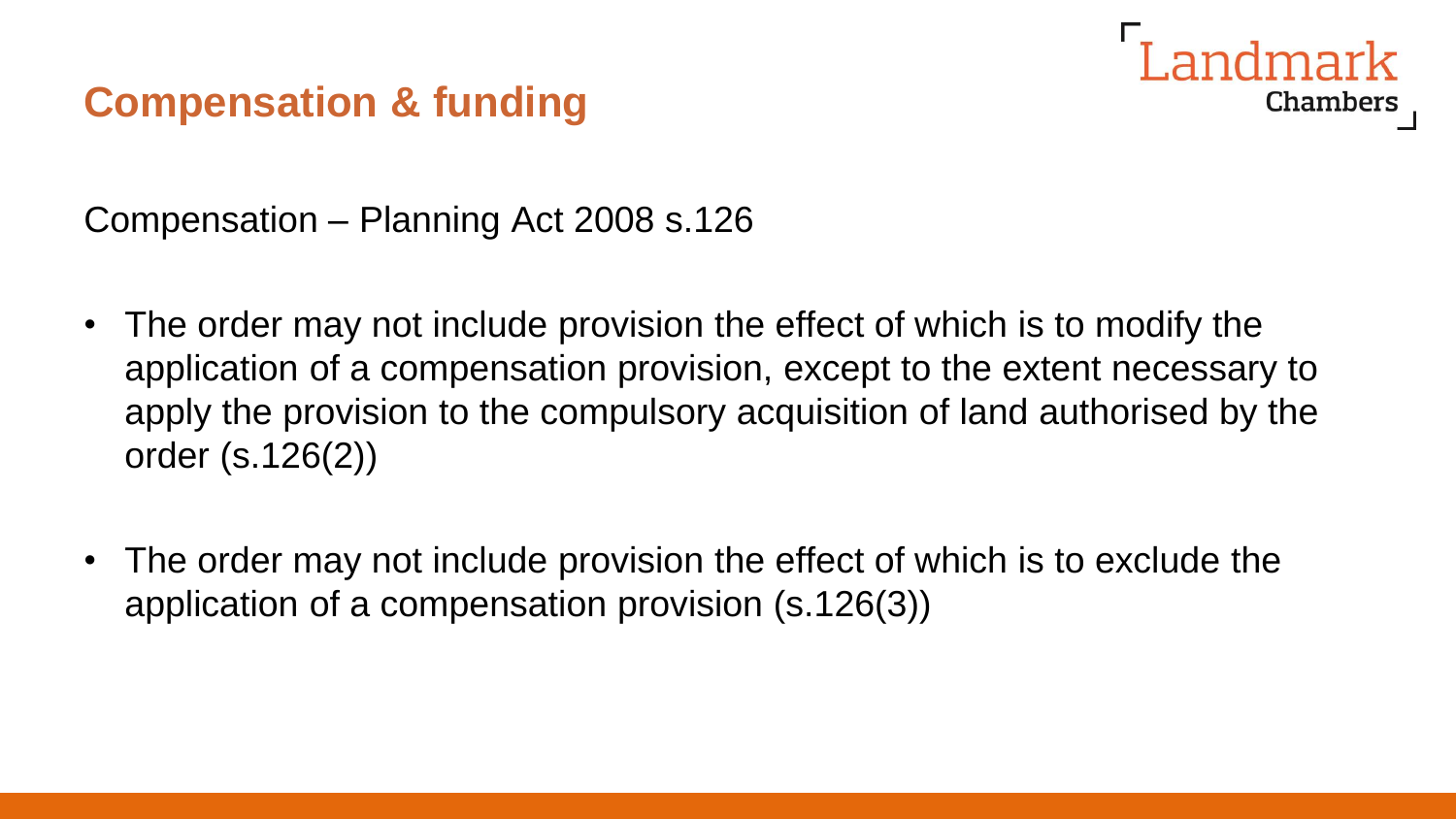#### **Compensation & funding**

Funding – DCLG Guidance

• "*Any application for a consent order authorising compulsory acquisition must be accompanied by a statement explaining how it will be funded. This statement should provide as much information as possible about the resource implications of both acquiring the land and implementing the project for which the land is required*…" (para 17)

Chambers

• "*Applicants should be able to demonstrate that adequate funding is likely to be available to enable the compulsory acquisition within the statutory period following the order being made, and that the resource implications of a possible acquisition resulting from a blight notice have been taken account of*." (para 18)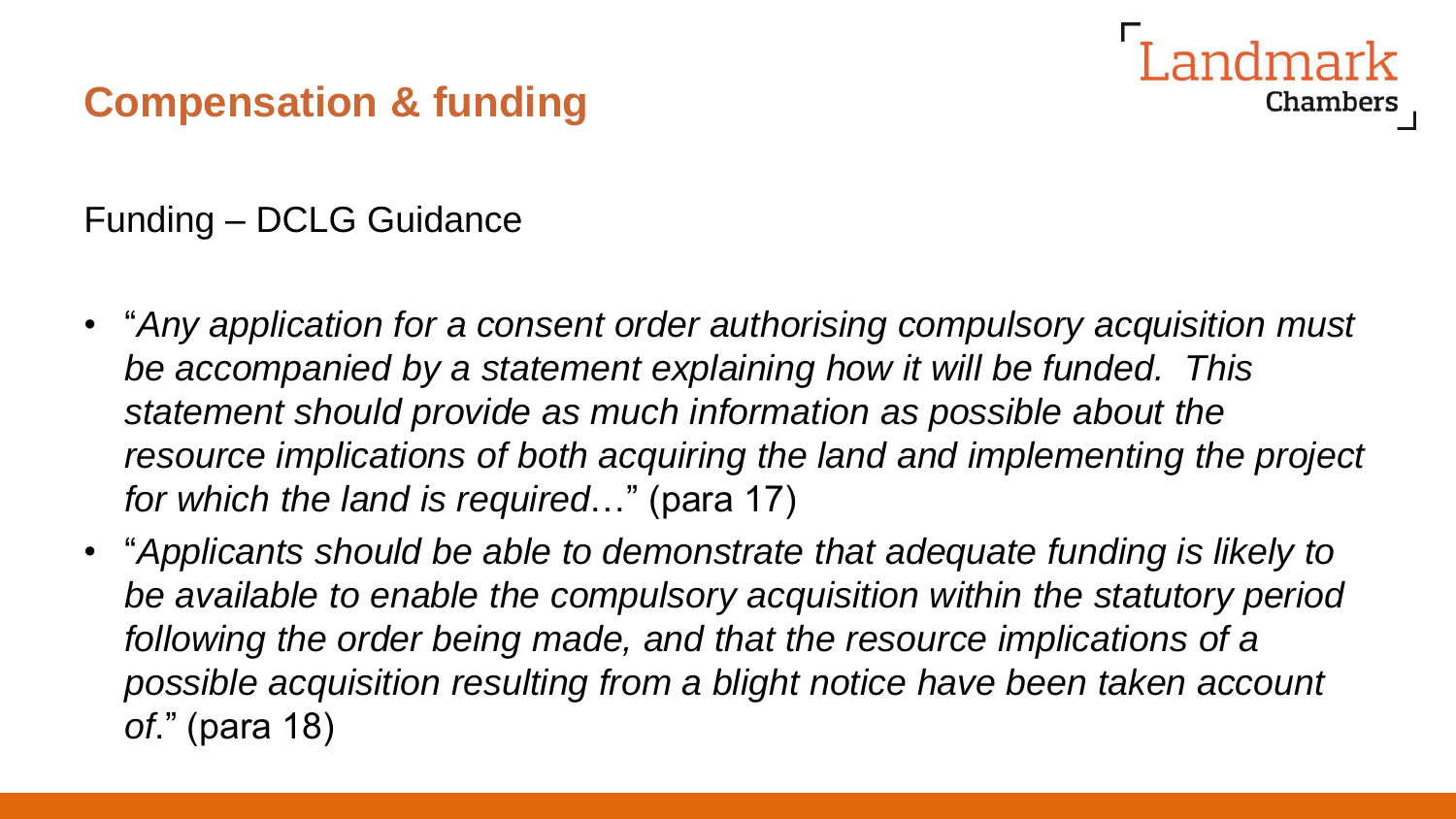### **Compensation & funding**



Potential issues:

- Significant dispute as to potential compensation payable for a site/s what does this mean for applicant's evidence of available funding? (eg Manston Airport DCO inquiry)
- Temporary use/compulsory acquisition how should this be factored in?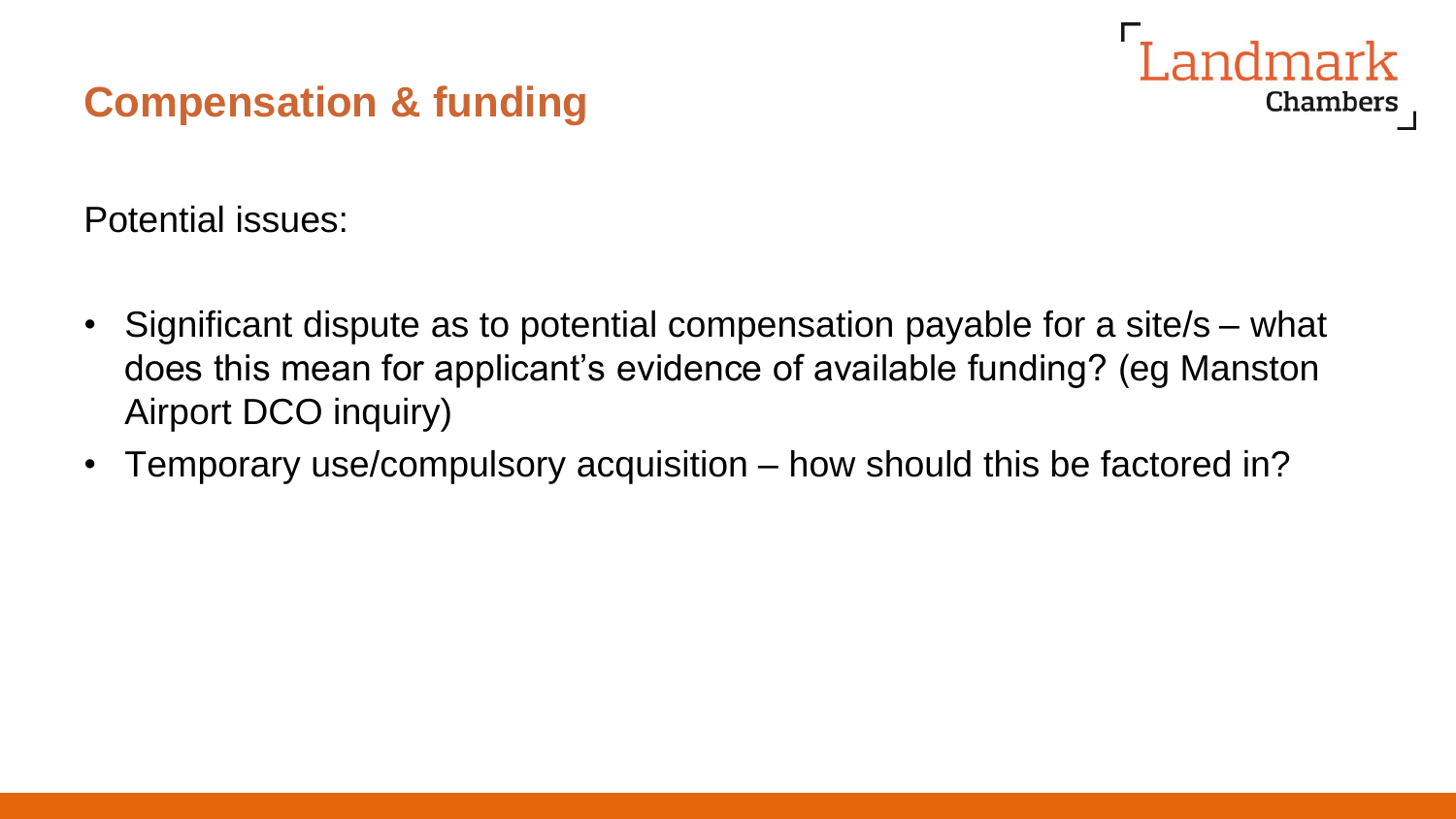#### **Costs**

• Part D of DCLG's Guidance 'Award of costs: examinations of applications for development consent orders' (July 2013) makes specific provision for costs of an examination dealing with compulsory acquisition of land.

- Para 2 provides that where an objector has been successful in objecting to a compulsory acquisition request, an award of costs will "normally" be made in the objector's favour against the applicant.
- Conditions are set out in paras 3 and 4. Objector needs to have maintained their objection at all times before SS decision, participated in/been represented at the examination, and had their objection sustained by SS.
- Objection being "sustained" includes where SS makes DCO but does not include provisions authorising compulsory acquisition of whole or part of objector's property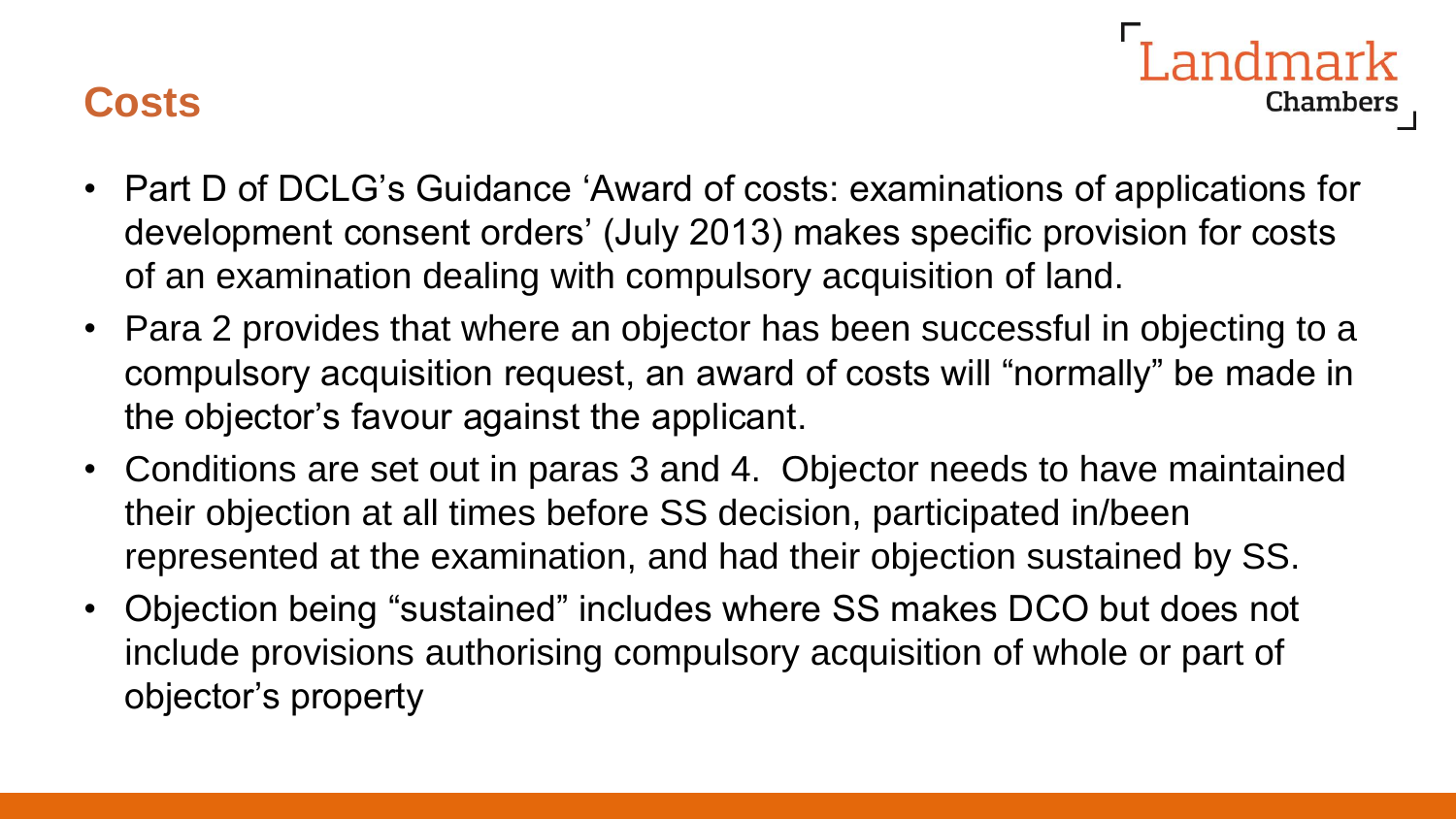#### **Costs**



- BUT see *R (oao Trago Mills Limited) v Secretary of State for Communities and Local Government* [2016] EWHC 1792 (Admin)
	- Costs application in respect of land excluded from draft DCO by Council during the course of examination. Amended, and amended book of reference, accepted by ExA before examination concluded.
	- TM made application for costs after SS decision
	- ExA rejected application as out of time, and not prepared to exercise discretion to extend time
	- Hickinbottom J upheld ExA decision, and confirmed 'trigger date' for making costs application was date landed excluded from the compulsory acquisition request, not date of SS decision.